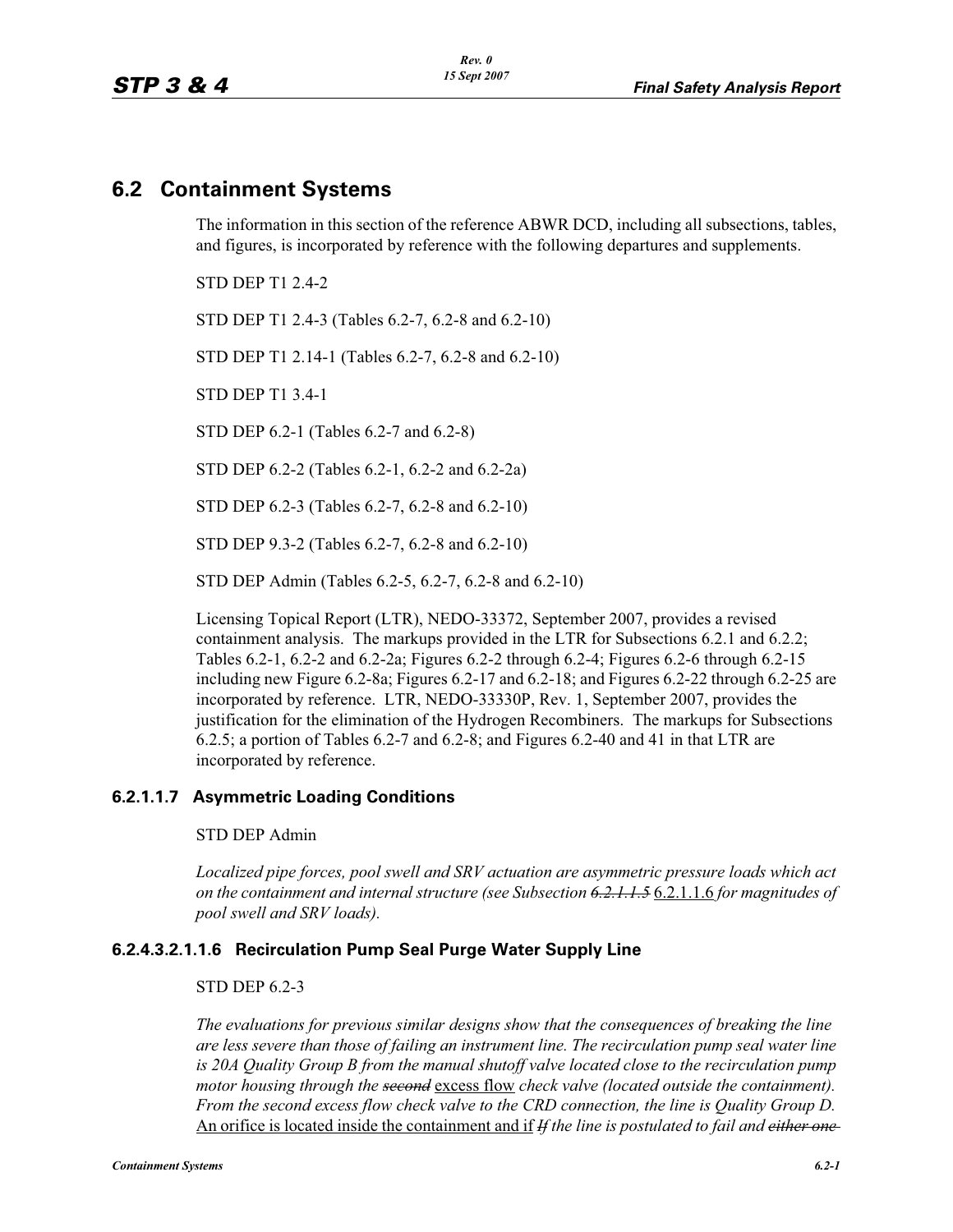*of the* excess flow check valve *check valves is assumed not to close (single active failure), the flow rate through the broken line is calculated to be substantially less than permitted for a broken instrument line. Therefore, the two check valves in series* this configuration provides *provide sufficient isolation capability for postulated failure of the line.*

### **6.2.4.3.2.1.2 Effluent Lines**

STD DEP Admin

*Table 6.2-3* 6.2.7 *contains those effluent lines that comprise the reactor coolant pressure boundary and which penetrate the containment.*

### **6.2.4.3.2.2.1.2 RCIC Turbine Exhaust and Pump Minimum Flow Bypass Lines**

### STD DEP 6.2-3

*The RCIC turbine exhaust line, which penetrates the containment and discharges to the suppression pool, is equipped with a normally open, motor-operated, remote-manually actuated gate valve located as close to the containment as possible. In addition, there is a simple check valve upstream of the gate valve, which provides positive actuation for immediate isolation in the event of a break upstream of this valve. The gate valve in the RCIC turbine exhaust is designed to be locked open in the control room* normally open *and is interlocked to preclude opening of the inlet steam valve to the turbine until the turbine exhaust valve is in its full-open position. The RCIC pump minimum flow bypass line is isolated by a normally closed, remote manually actuated valve outside containment.*

### **6.2.4.3.2.2.2.3 ACS Lines to Containment**

STD DEP 6.2-1

*The Atmospheric Control System (ACS) has both influent and effluent 550A* 500A *lines which penetrate the containment. Both isolation valves on these lines are outside of the containment vessel to provide accessibility to the valves. The valves are located as close as practical to the containment vessel.* 

*The ACS also has two 50A makeup line isolation valves which are normally open during normal reactor operation to provide nitrogen makeup into the containment. If these isolation valves are placed in the normally closed position, nitrogen makeup will not be possible without opening. In either position, these valves need to open to provide nitrogen makeup. The normally open position provides automatic nitrogen makeup without frequent cycling that could cause damage to valves. In the event of a LOCA or an event requiring primary containment isolation, these valves automatically close upon receipt of the following signals: high drywell pressure, low water level, high radioactivity in the purge and vent exhaust line. These valves are redundant and meet ESF requirements as described above for the 550A* 500A *influent and effluent lines.*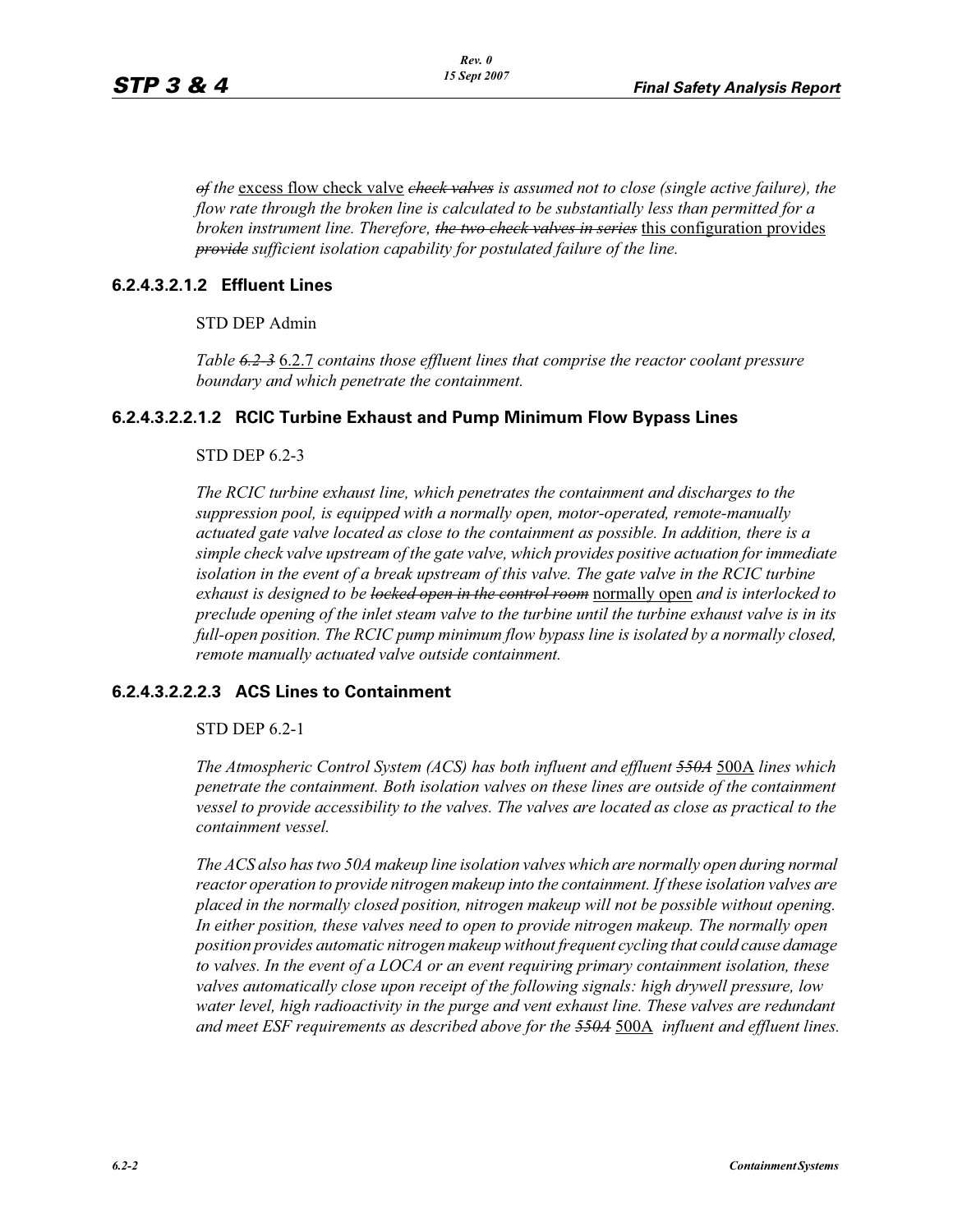### **6.2.4.3.4 Evaluation of Containment Purge and Vent Valves Isolation Barrier Design**

STD DEP T1 3.4-1

STD DEP 6.2-3

*Protection of the containment purge system CIVs from the effects of flood and dynamic effects of pipe breaks will be provided in accordance with Sections 3.4 and 3.6. The CIVs are airoperated with pilot DC* AC *solenoid valve. The power to the DC* AC *solenoid valve is supplied from the DC* Vital AC *distribution system to the demultiplexer* I/O device *for the valve. Both the supply and return lines for the DC* AC *are fused at the multiplexer* I/O device *so that faults are isolated and do not propagate back up into the portions of the DC* Vital AC *system common with other systems. This is also discussed in the Fire Hazard Analysis in Section 9A.5.*

### **6.2.4.3.5 Evaluation of Simultaneous Venting of Drywell and Wetwell**

### STD DEP 6.2-1

*The large (550A* 500A*) purge and vent lines for the ACS, shown in Figure 6.2-39 are not used for purge or venting during normal reactor operation. The isolation valves in these lines are normally closed, they fail in the closed position, they receive an automatic closure signal in the event of a LOCA and they are not needed for pressure control of the containment during normal operation. Administrative controls are used to prevent opening of these valves except at the beginning and end of an operating cycle.*

*Pressure control of the containment during operation is maintained by a single, small (50A) nitrogen supply line, and a single, small (50A) vent line. The supply line is divided and provides makeup nitrogen to both drywell and wetwell. The small vent line is attached to the 550A* 500A *drywell purge exhaust line and bypasses the closed 550A* 500A *valve (F004). There is no equivalent vent line from the wetwell. Therefore, the drywell and wetwell are not vented simultaneously during operation and the system has only one supply and one exhaust line as required by BTP CSB 6-4.*

### **6.2.5.2.6.1 General**

### STD DEP 6.2-3

*(6) The rupture disk is part of the primary containment boundary and is able to withstand the containment design pressure (309.9 kPa) with no leakage to the environment. It is also capable of withstanding full vacuum in the wetwell vapor space without leakage. The disk ruptures at 617.8 kPa due to overpressurization during a severe accident as required to assure containment structural integrity. As potential backup to a leaking, fractured or improperly sealed rupture disk, the two valves upstream of the disk can be closed. These valves are safety-related and are subjected to all testing required for normal isolation valves. The solenoids in these valves are DC powered* by vital AC (VAC)*. These valves are capable of closing against pressures up to 617.8 kPaG.*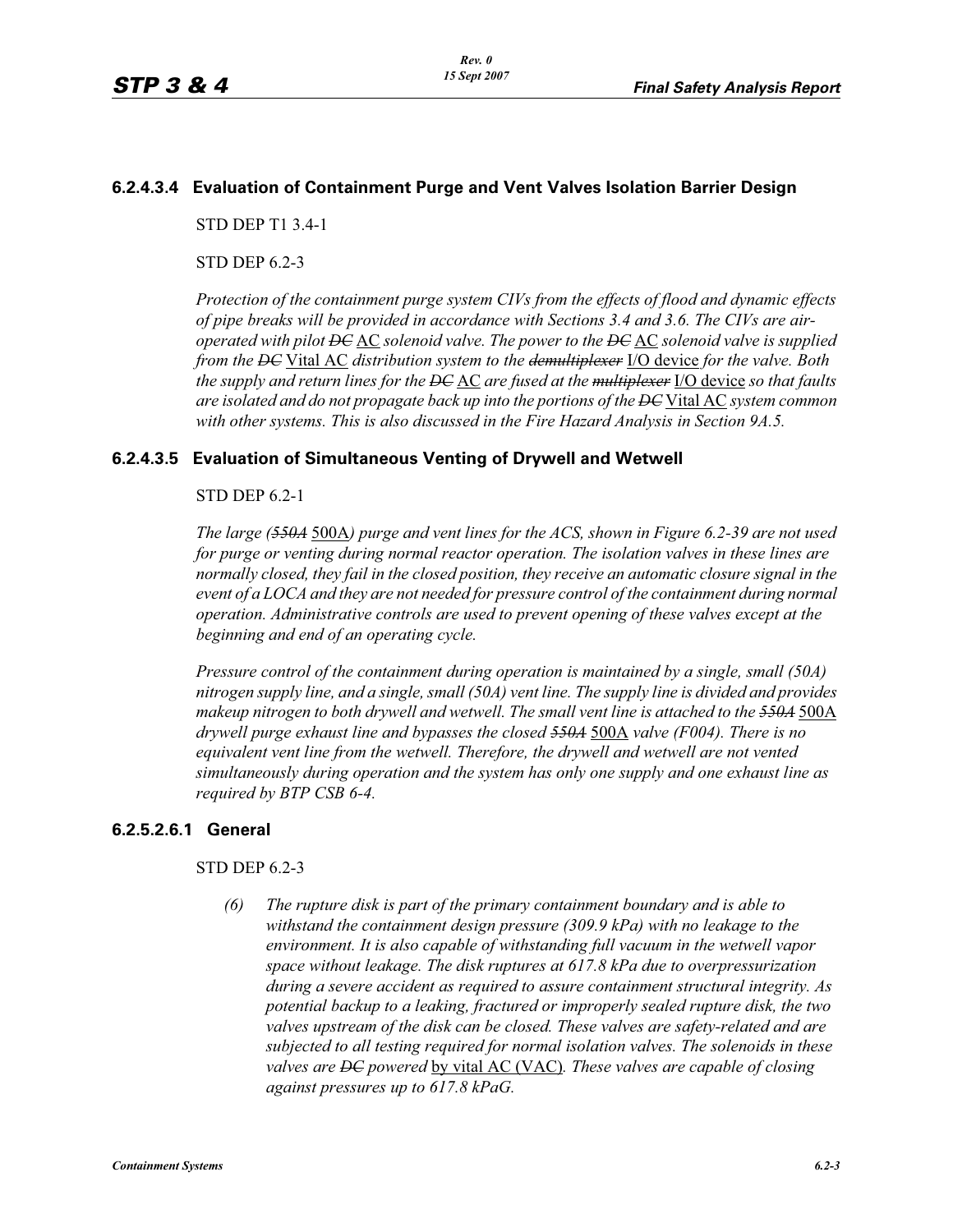### **6.2.5.3 Design Evaluation**

### STD DEP 6.2-1

*During normal operation, nitrogen makeup and containment pressure control are accomplished using only the 50A supply lines. The large valves (550A* 500A*) in the containment ventilation lines are closed and flow to the plant stack through the overpressure protection line (250A) is prevented by the rupture disk.*

*The following conditions assure that the large (550A* 500A*) containment purge and vent lines will be isolated following a LOCA:*

### **6.2.5.6 Personnel Safety**

The following standard supplement addresses the COL License Information Item in this subsection of the reference ABWR DCD.

A special maintenance procedure provides the requirements for controlling purged drywell entry. This procedure contains the following elements:

- *(1)* Inerting and de-inerting of the drywell is in conformance with applicable Technical Specifications.
- *(2)* Personnel access to the drywell is normally prohibited at all times when the drywell has an oxygen-deficient atmosphere, unless an emergency condition arises, in which case the procedure outlined in Subsection 6.2.5.6(8) should be followed.
- *(3)* The status of the drywell atmosphere is posted at the drywell entrance at all times, and the entrance locked, except when cleared for entry.
- *(4)* Suitable authorization, control and recording procedures are established and remain in effect throughout the entry process.
- *(5)* Prior to initial entry, the drywell is purged with air in accordance with operating procedure until drywell samples indicate that the following conditions are met:
	- *(a)* Oxygen: Greater than 16.5% content by volume.
	- *(b)* Hydrogen: Less than 14% of the lower limit of flammability, or a limit of 0.57% hydrogen by volume. (The lower flammability limit is 4.1% hydrogen content by volume.)
	- *(c)* Carbon Monoxide: Less than 100 ppm.
	- *(d)* Carbon Dioxide: Less than 5000 ppm.
	- *(e)* Airborne Activity: Less than applicable limits in 10 CFR 20, or equivalent.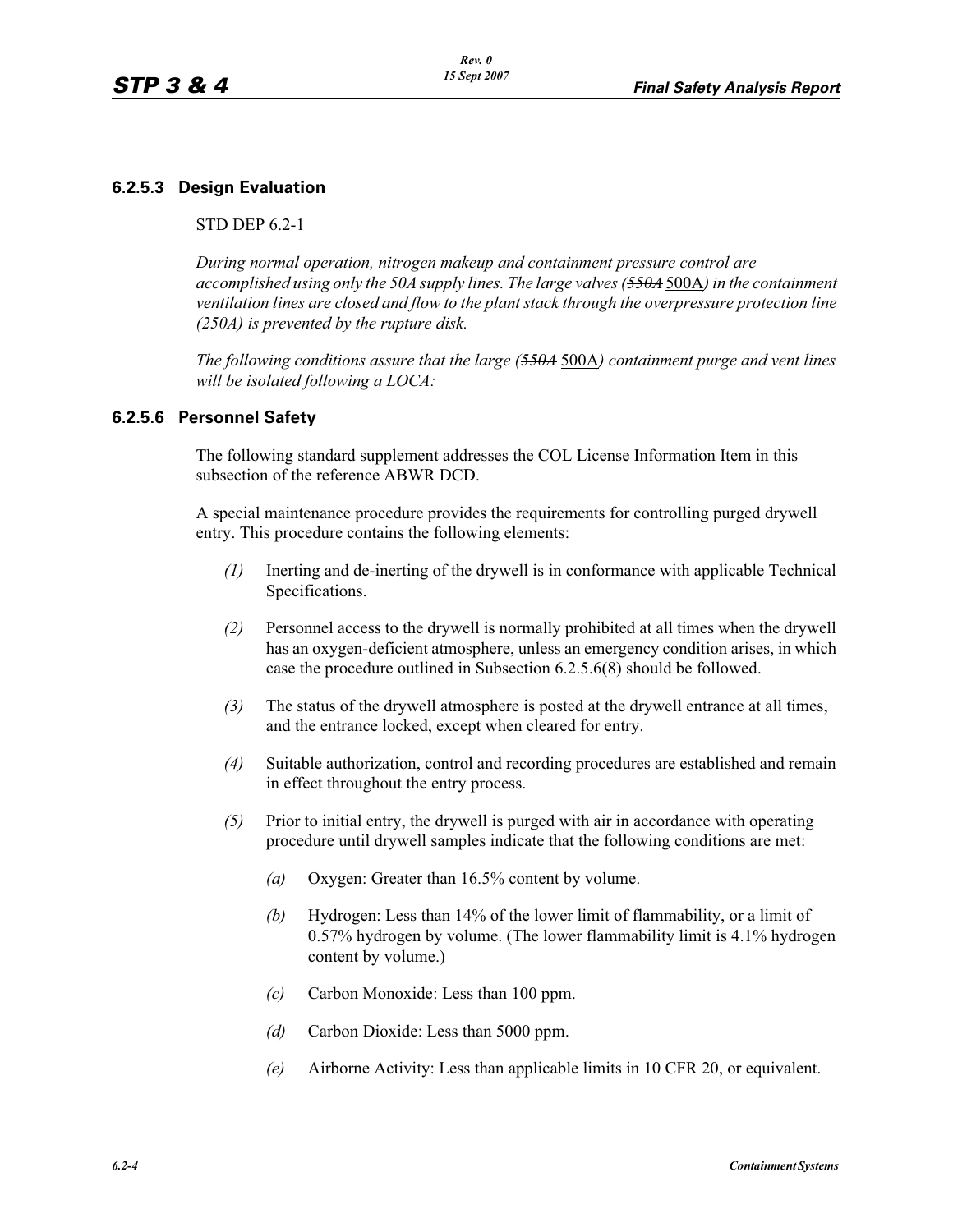- *(6)* During the purge, drywell atmosphere samples are drawn from a number of locations when the drywell oxygen analyzer indicates an oxygen concentration of 16.5% or greater. Samples are analyzed for oxygen, hydrogen, carbon monoxide, carbon dioxide and airborne activity. When the results of two successive samples taken at least one-half hour apart are found to be within the conditions in Subsection 6.2.5.6(5), initial entry may be authorized.
- *(7)* Criteria for entry are:
	- *(a)* The initial entry will require a minimum of two (2) persons.
	- *(b)* Initial entry will require, in addition to normal protective clothing and protective equipment consisting of self-contained breathing apparatus (such as Scott Air Pack), portable air sampling and monitoring equipment, and portable radiation survey meters.
	- *(c)* A means of communication shall be established.
- *(8)* Under certain conditions, the Plant General Manager (or his designee) may deem that an emergency condition exists which would justify drywell entry with an oxygen deficient atmosphere.
- *(9)* When it has been determined from the results of the initial entry survey and samples that the entire drywell atmosphere meets the required conditions, the drywell may be cleared for general access and the drywell status posted at the drywell entrance.

### **6.2.7 COL License Information**

### **6.2.7.1 Alternate Hydrogen Control**

The following standard supplement addresses COL License Information Item 6.2.

The NRC has revised 10 CFR 50.44 to amend its standards for combustible gas control in lightwater-cooled power reactors. The amended rule eliminates the requirements for hydrogen recombiners and relaxes the requirements for hydrogen and oxygen monitoring. The design departure describing the elimination of the hydrogen recombiners from the certified design was provided in ABWR Licensing Topical Report NEDE-33330P, "Advanced Boiling Water Reactor (ABWR) Hydrogen Recombiner Requirements Elimination," dated May 2007 (Ref. 6.2-7). As discussed in the LTR, with the elimination of the requirement to provide hydrogen control equipment, the need to provide cost analysis for alternate control systems is also eliminated.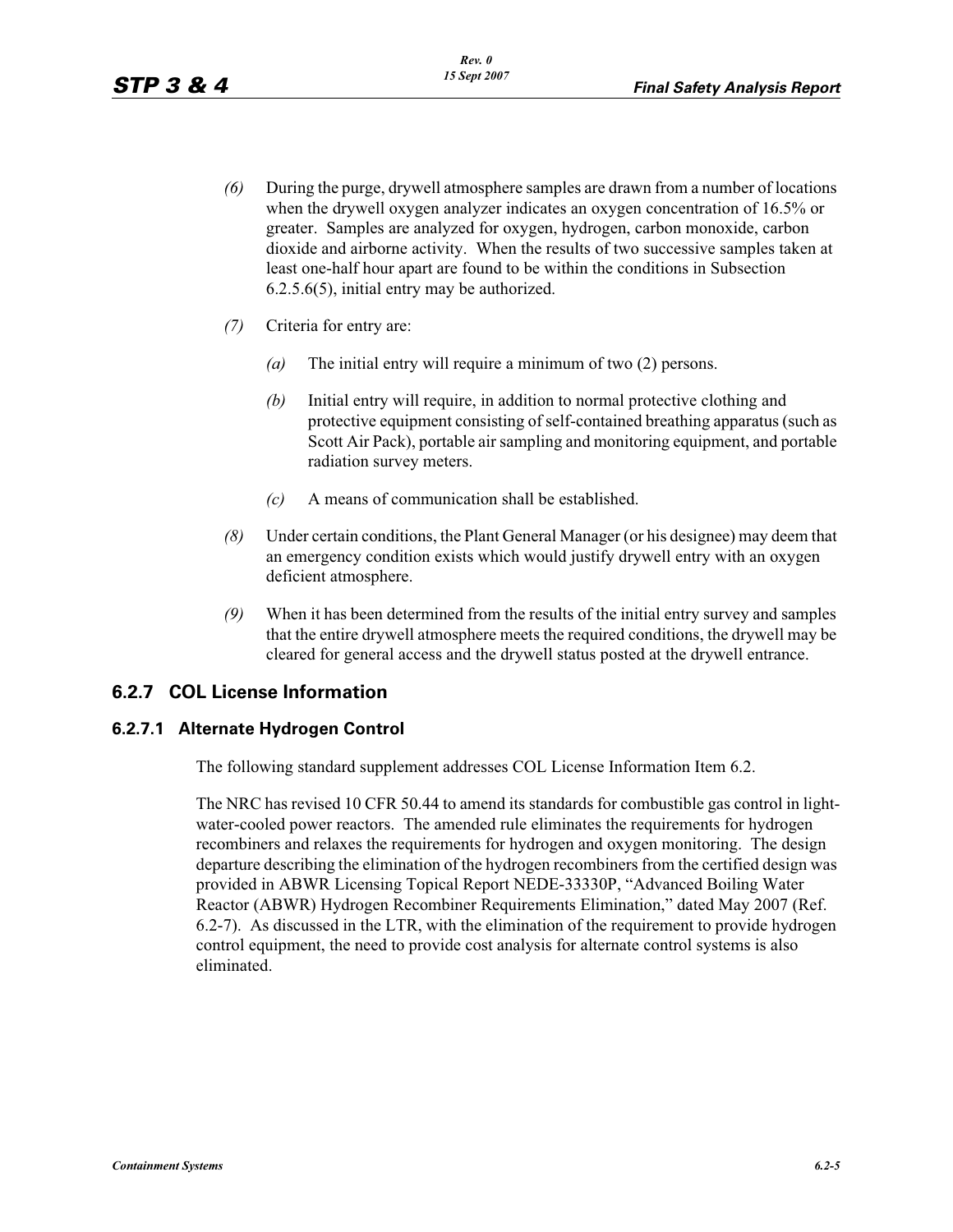### **6.2.7.2 Administrative Control Maintaining Containment Isolation**

The following standard supplement addresses COL License Information Item 6.3.

The necessary controls for maintaining the primary containment boundary in accordance with Subsection 6.2.6.3.1 are in various plant operating procedures which control operation, testing and maintenance requirements for containment barriers. These include administrative procedures for controlling access, surveillance and maintenance procedures for controlling testing and restoration of containment components and operating procedures for controlling the routine operation of containment valves and components.

### **6.2.7.3 Suppression Pool Cleanliness**

The following standard supplement addresses COL License Information Item 6.4.

Appendix 6C provides a discussion of suppression pool cleanliness in support of preventing ECCS suction strainer plugging in accordance with Subsection 6.2.1.7. Periodic inspections of the suppression pool for cleanliness are performed during outage periods. Maintenance procedures provide procedure steps for removing, at periodic intervals, sediment and floating or sunk debris from the suppression pool that the SPCU does not remove.

### **6.2.7.4 Wetwell to Drywell Vacuum Breaker Protection**

The following standard supplement addresses COL License Information Item 6.5.

The vacuum breakers are installed horizontally and located in the wetwell gas space. There is one valve per penetration (through the pedestal wall) with the valves opening into the lower drywell. The location protects vacuum breaker valves from being subjected to the cyclic pressure loading during LOCA steam condensation period. The location of these valves, both axially and azimuthally, is shown in Figures 1.2-3c and 1.2-13k. A Vacuum Breaker Shield (consisting of a solid "V" shaped plate) is provided below each vacuum breaker to protect the valves from LOCA pool swell loads. The pool swell loads in the wetwell space, where the vacuum breaker assemblies are exposed, are discussed in FSAR Appendix 3B.

### **6.2.7.5 Containment Penetration Leakage Rate Test (Type B)**

The following standard supplement addresses COL License Information Item 6.5a.

Type B leakage rate tests are performed in conformance with 10 CFR 50 Appendix J for containment penetrations whose designs incorporate resilient seals, bellows, gaskets, or sealant compounds, airlocks and lock door seals, equipment and access hatch seals, and electrical canisters, and other such penetrations. The Containment Leakage Rate Program is described in Subsection 6.2.6.2.1.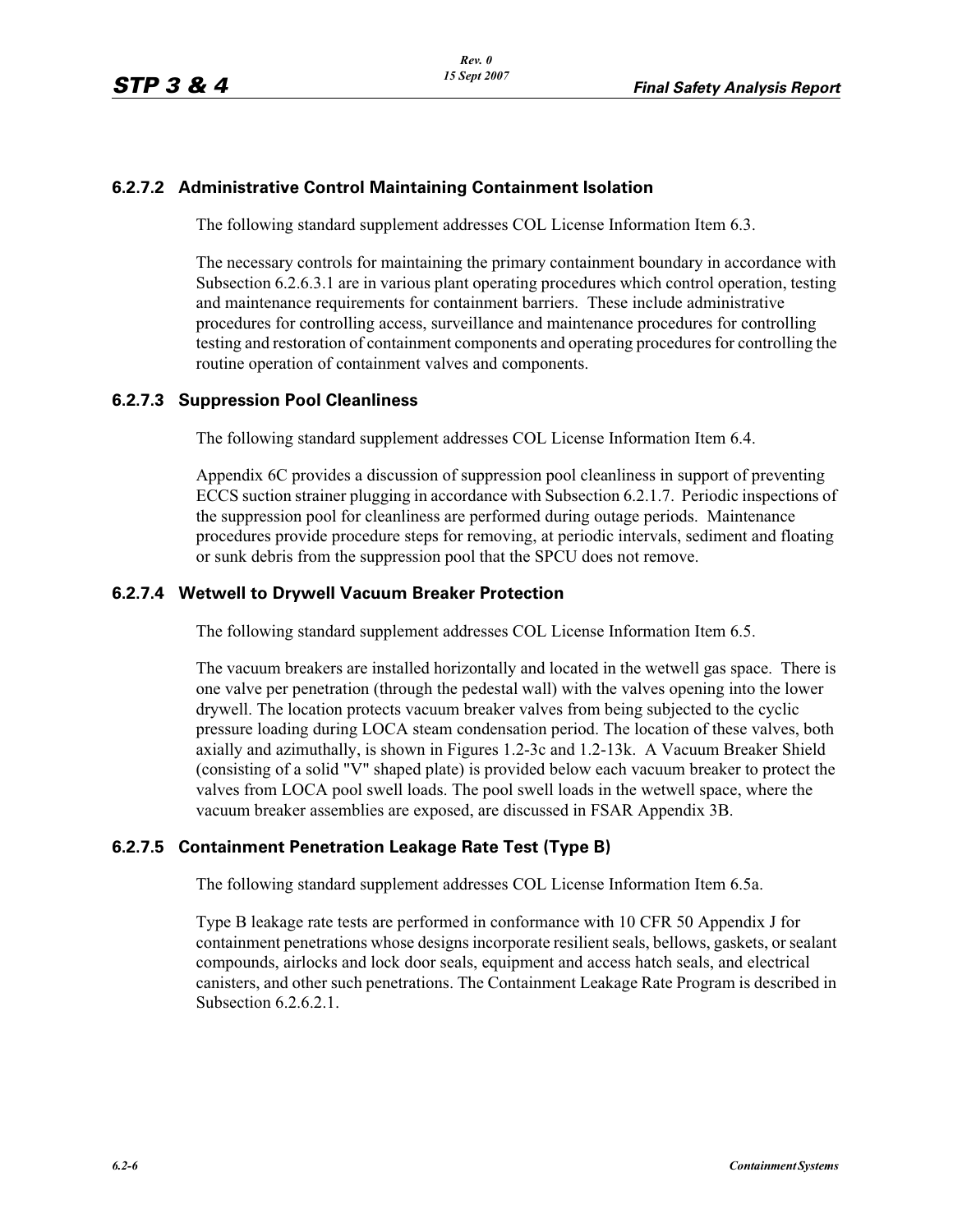### **6.2.8 References**

The following supplement adds references to this subsection.

- 6.2-6 ABWR Licensing Topical Report NEDO-33372, "Advanced Boiling Water Reactor (ABWR) Containment Analysis," dated September 2007.
- 6.2-7 ABWR Licensing Topical Report NEDE-33330P, "Advanced Boiling Water Reactor (ABWR) Hydrogen Recombiner Requirements Elimination," Rev. 1, dated September 2007.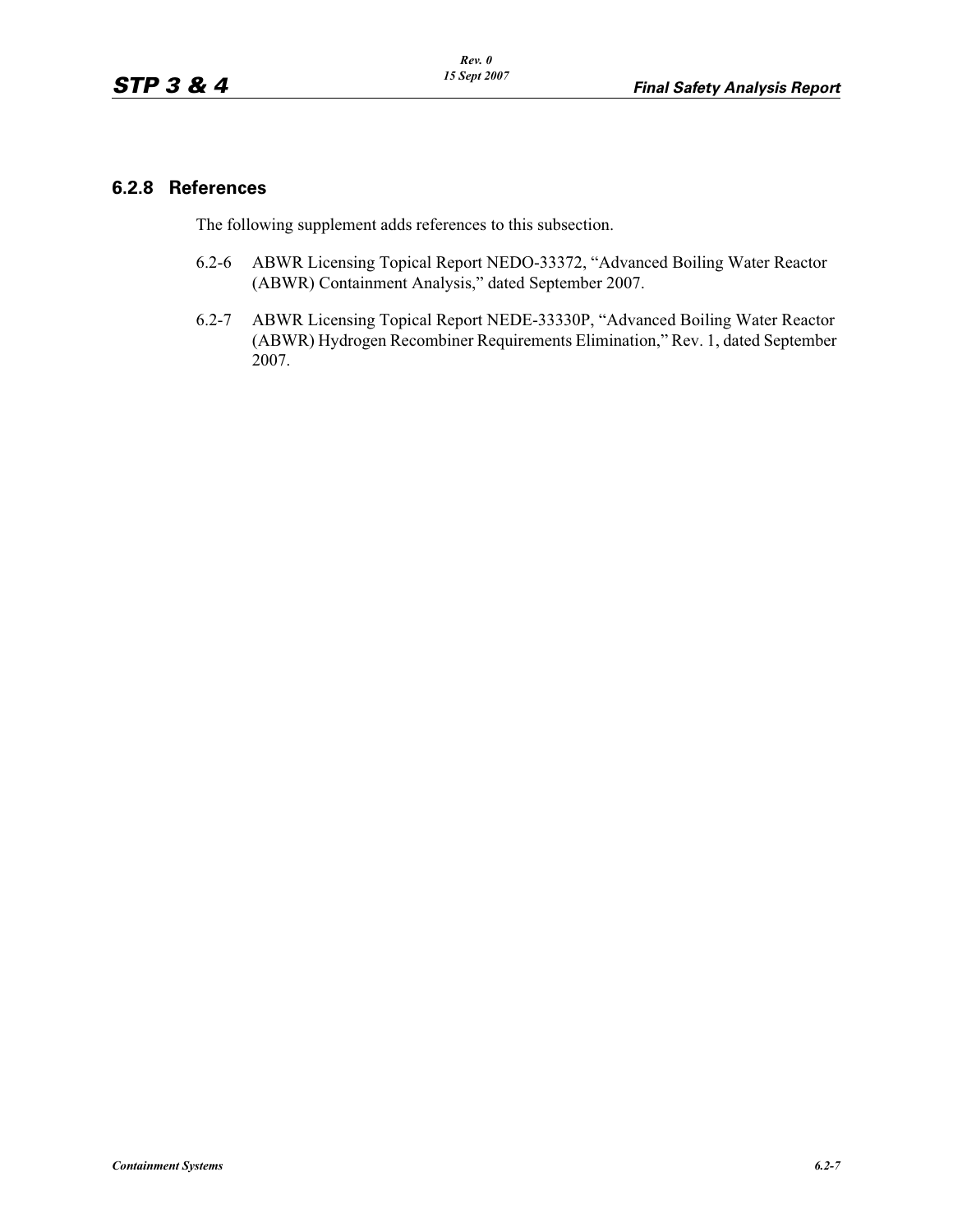### **Table 6.2-5 Reactor Coolant Pressure Boundary (RCPB) Influent Lines Penetrating Drywell**

| <b>Drvwell</b>                                      | <b>Inside Drywell</b> | <b>Outside Drywell</b> |
|-----------------------------------------------------|-----------------------|------------------------|
| <b>Influent Line</b>                                |                       |                        |
| Reactor water cleanup, reactor<br>vessel head spray | <b>MOV CV</b>         | <b>MOV</b>             |

## **Table 6.2-7 Containment Isolation Valve Information**

# **Standby Liquid Control System**

| Valve No.               | <i><b>C41-F008</b></i> | C41-F006A             | C41-F006B         |
|-------------------------|------------------------|-----------------------|-------------------|
| <b>Type C Leak Test</b> | <del>No (w)</del> Yes  | <del>No (w)</del> Yes | $N\Theta$ (w) Yes |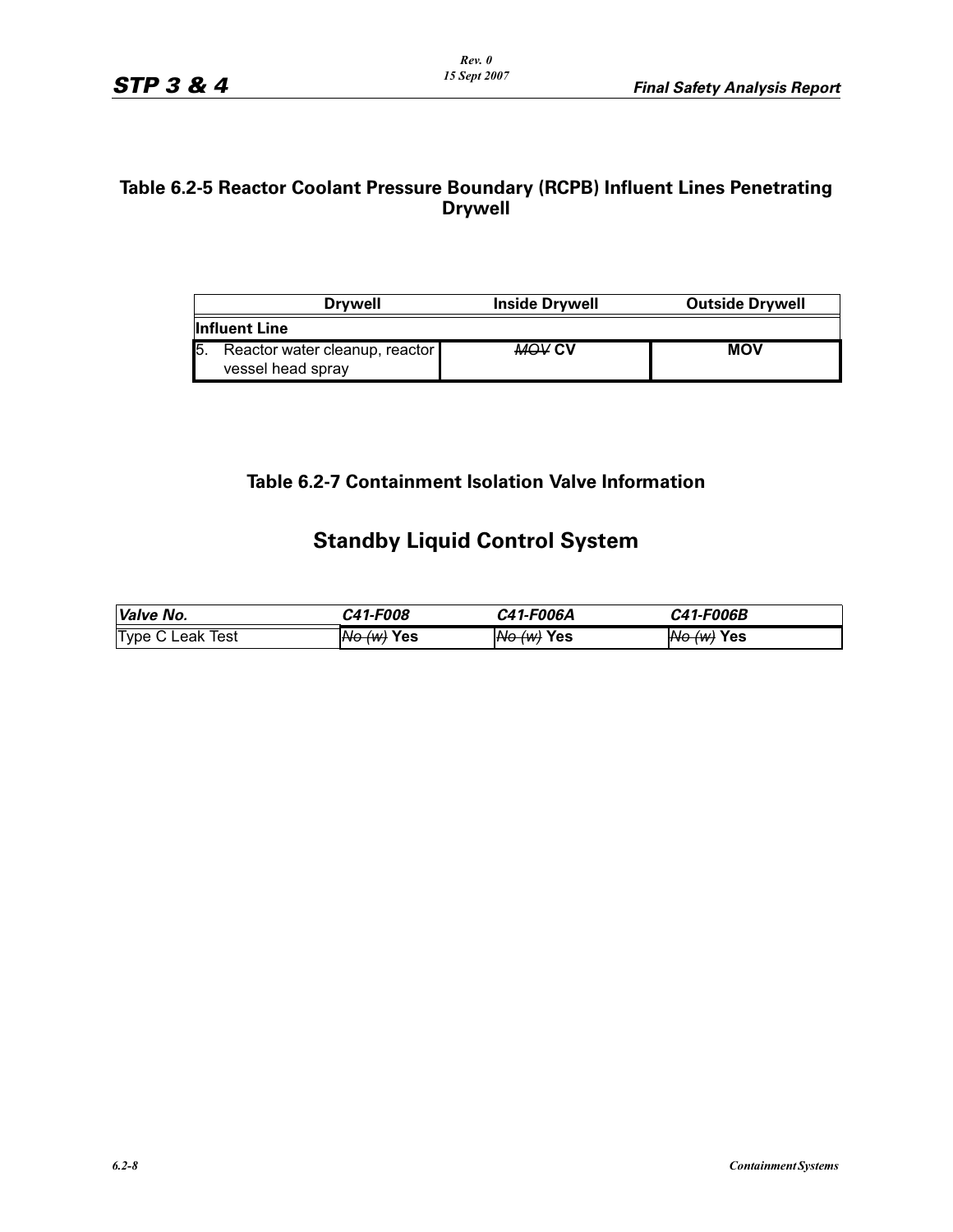| t<br><u>ַ</u>        |  |
|----------------------|--|
| ו<br>י<br>Č          |  |
| $\frac{1}{\epsilon}$ |  |

# **Table 6.2-7 Containment Isolation Valve Information Containment Atmospheric Monitoring Containment Atmospheric Monitoring**

| 'alve No.            | D23-F001A/B | D23-F004A/B | D23-F005A/B | D23-F006A/B | D23-F007A/B | D23-F008A/B |
|----------------------|-------------|-------------|-------------|-------------|-------------|-------------|
| ormal Position       |             | Close/Open  | Close/Open  | Close/Open  | Close/Open  | Close/Open  |
| ontainment Isolation |             | $4$ RM<br>≸ | N/A RM      | N/A RM      | N/A RM      | N/A RM      |
| ignal(c)             |             |             |             |             |             |             |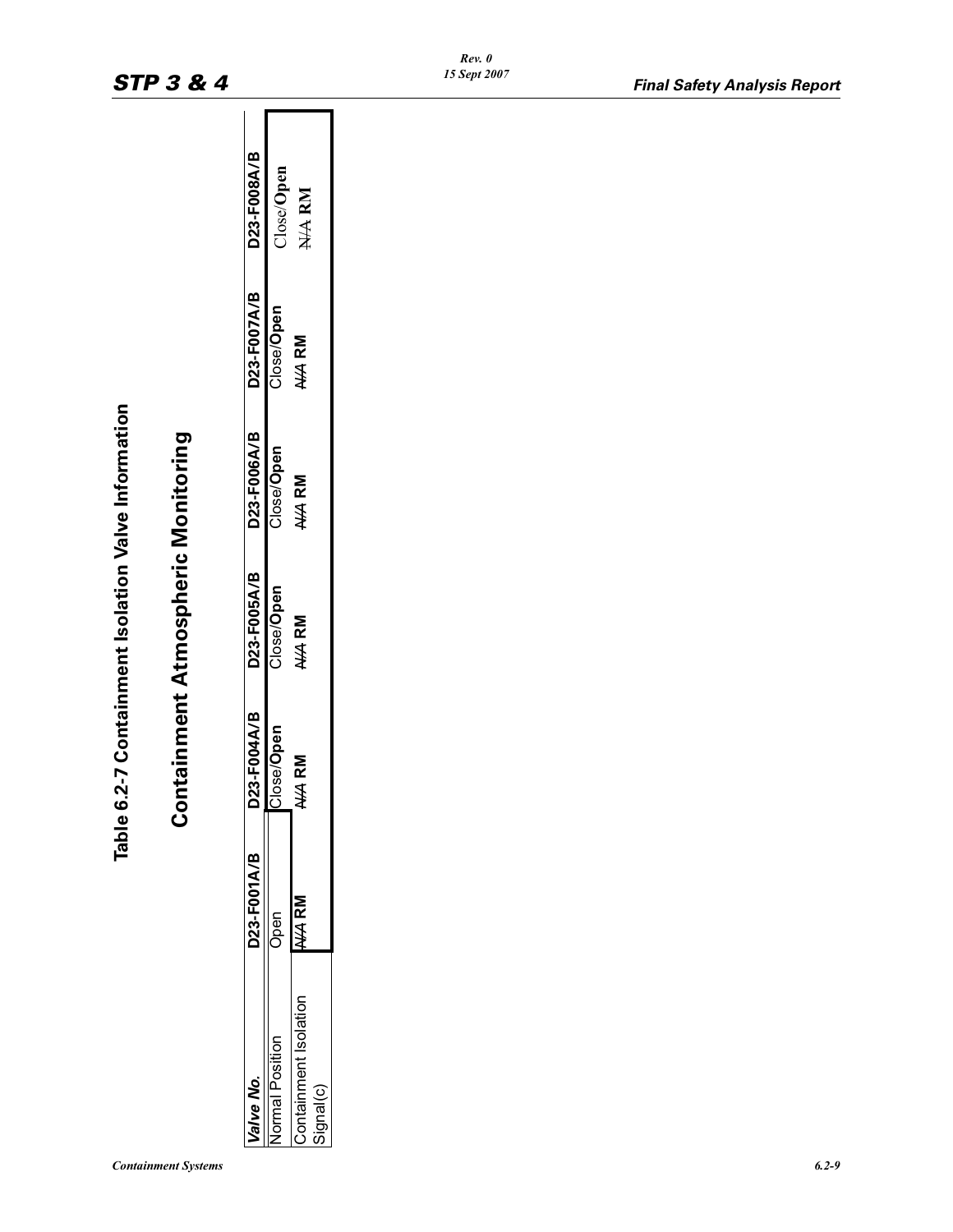*Rev. 0 15 Sept 2007*

### **Table 6.2-7 Containment Isolation Valve Information**

# **Residual Heat Removal System Wetwell Spray**

| <b>Valve No.</b>         | E11-F019B  | E11-F019C  |
|--------------------------|------------|------------|
| l Post-accident Position | Close/Open | Close/Open |
| Closure Time (s)         | 2034       | 20<br>- 34 |

# **Residual Heat Removal System Drywell Spray**

| Valve No.                | E11-F017B  | E11-F018B  | E11-F017C          | E11-F018C          |
|--------------------------|------------|------------|--------------------|--------------------|
| l Post-accident Position | Close/Open | Close/Open | Close/ <b>Open</b> | Close/ <b>Open</b> |

# **Residual Heat Removal System Minimum Flow Line**

| Valve No.           | E11-F021A         | E11-F021B         | E11-F021C         |
|---------------------|-------------------|-------------------|-------------------|
| l Shutdown Position | <b>Open Close</b> | <b>Open Close</b> | <b>Open Close</b> |

# **Residual Heat Removal System S/P Cooling**

| Valve No. | E11-F008A | E11-F008B | <b>IE11-F008C</b> |
|-----------|-----------|-----------|-------------------|
| Line Size | 200A 250A | 200A 250A | 1200A 250A        |

# **Residual Heat Removal System S/P Suction (LPFL)**

| <b>Valve No.</b>       | E11-F001A         | E11-F001B             | E11-F001C             |
|------------------------|-------------------|-----------------------|-----------------------|
| Post-accident Position | <b>Glose Open</b> | <del>Close</del> Open | <del>Close</del> Open |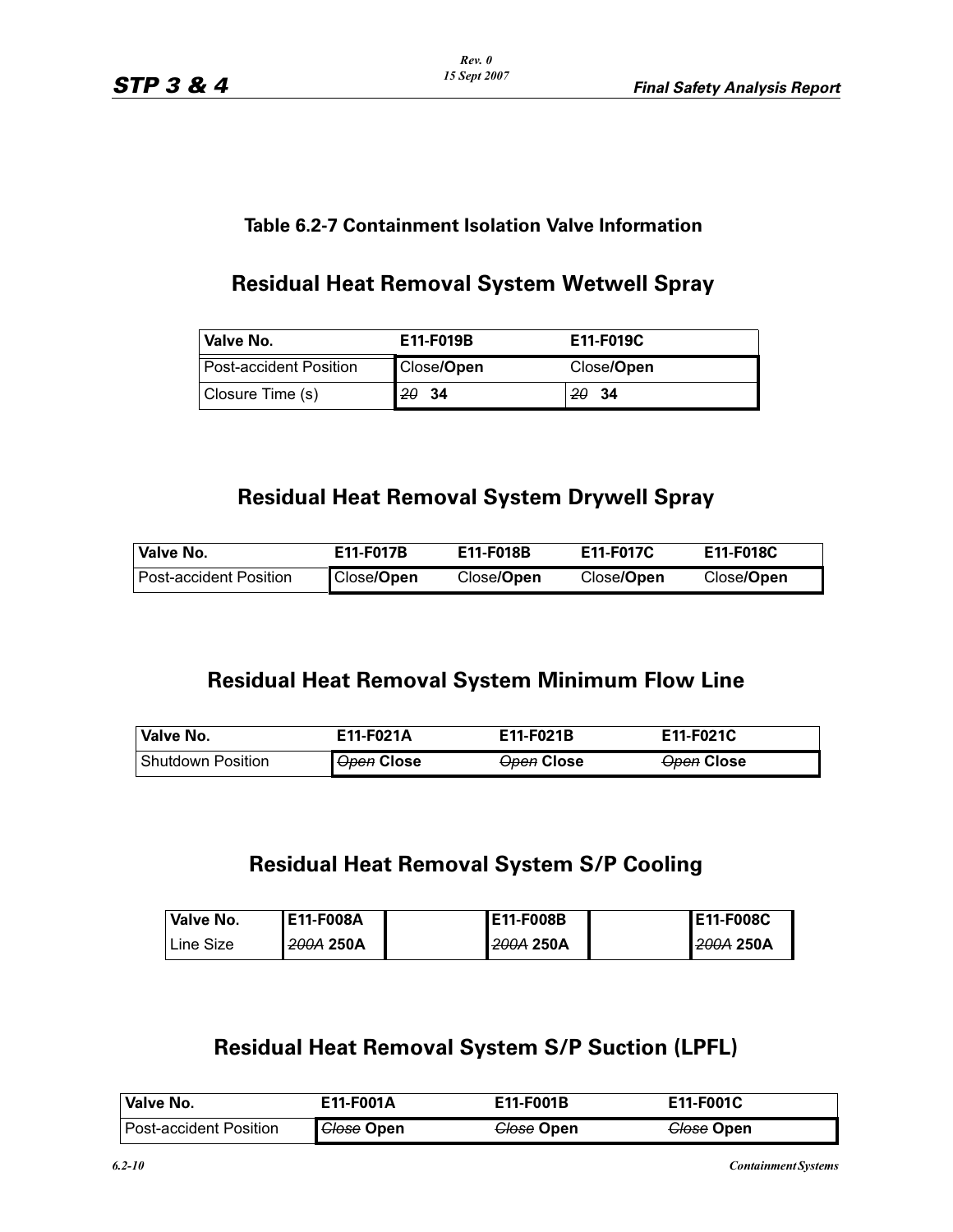### **Residual Heat Removal System Injection and Testable Check**

| Valve No.                     | E11-F005B  | E11-F006B  | E11-F005C  | E11-F006C  |
|-------------------------------|------------|------------|------------|------------|
| <b>Post-accident Position</b> | Close/Open | Close/Open | Close/Open | Close/Open |

# **High Pressure Core Flooder System S\P Suction**

| Valve No.                           | E22-F006B  | <b>E22-F006C</b> |
|-------------------------------------|------------|------------------|
| <b>Post-Accident Position</b>       | Close/Open | Close/Open       |
| Containment Isolation<br>Signal (c) | $A/A$ RM   | $A/A$ RM         |

### **High Pressure Core Flooder System Test and Minimum Flow**

| Valve No.             | E22-F009B | E22-F010B | E22-F009C | E22-F010C |
|-----------------------|-----------|-----------|-----------|-----------|
| Containment Isolation | N/A RM    | N/A RM    | N/A RM    | N/A RM    |
| Signal (c)            |           |           |           |           |

### **High Pressure Core Flooder System Injection**

| Valve No.                | E22-F003B  | E22-F004B  | <b>E22-F003C</b>   | E22-F004C          |
|--------------------------|------------|------------|--------------------|--------------------|
| l Post-Accident Position | Close/Open | Close/Open | Close/ <b>Open</b> | Close/ <b>Open</b> |

### **Nuclear Boiler System Main Steam Lines A, B, C and D**

| Valve No.                           | <b>B21-F008A/B</b><br>C/D | <b>B21-F009A/B</b><br>C/D              |
|-------------------------------------|---------------------------|----------------------------------------|
| <b>ESF</b>                          | l <del>Yes</del> No       | $\chi$ es No                           |
| Type C Leak Test                    | Yes $(e)$ $(E)$           | Yes(e) $\left(\frac{1}{2}\right)$      |
| Containment Isolation<br>Signal (c) | C, D, E, F, H, N, BB, RM  | C, $\overline{D}$ , E, F, H, N, BB, RM |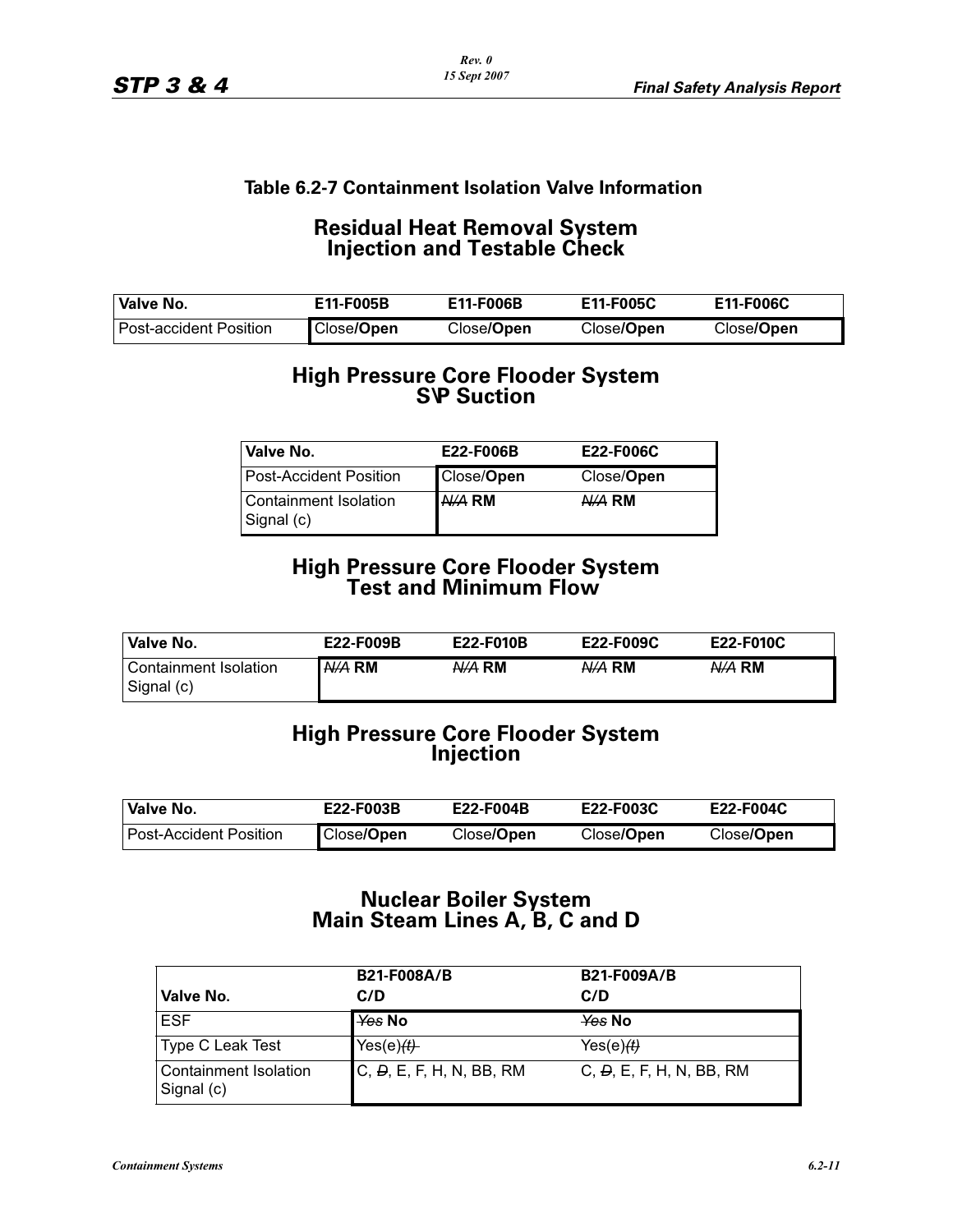### **Nuclear Boiler System Main Steam Line Drains**

| Valve No.                           | <b>B21-F011</b>          | <b>B21-F012</b>             |
|-------------------------------------|--------------------------|-----------------------------|
| <b>ESF</b>                          | $\frac{1}{2}$ Yes No     | $\frac{1}{2}$ Mo            |
| Type C Leak Test                    | Yes $(e)$ $(E)$          | Yes(e) <del>(t)</del>       |
| <b>Normal Position</b>              | Open/Close               | Open/Close                  |
| Containment Isolation<br>Signal (c) | C, D, E, F, H, N, BB, RM | C, $D$ , E, F, H, N, BB, RM |
| Power Source (Div)                  | $#$ 1                    | + II                        |

### **Nuclear Boiler System Feedwater Line A and B**

| Valve No.        | <b>B21-F004A/B</b> | <b>B21-F003A/B</b>                |
|------------------|--------------------|-----------------------------------|
| Type C Leak Test | $Yes_{t}$          | Yes $\left\langle t\right\rangle$ |

# **Reactor Core Isolation Cooling System Steam Supply**

| Valve No.        | E51-F035     | E51-F048 | E51-F036                  |
|------------------|--------------|----------|---------------------------|
| Type C Leak Test | $Yes(e)$ $H$ |          | Yes <del><i>(t)</i></del> |

# **Reactor Core Isolation Cooling System Turbine Exhaust**

| <b>Valve No.</b> | E51-F039   | E51-F038           |
|------------------|------------|--------------------|
| Type C Leak Test | Yes(e) $H$ | Yes <del>(t)</del> |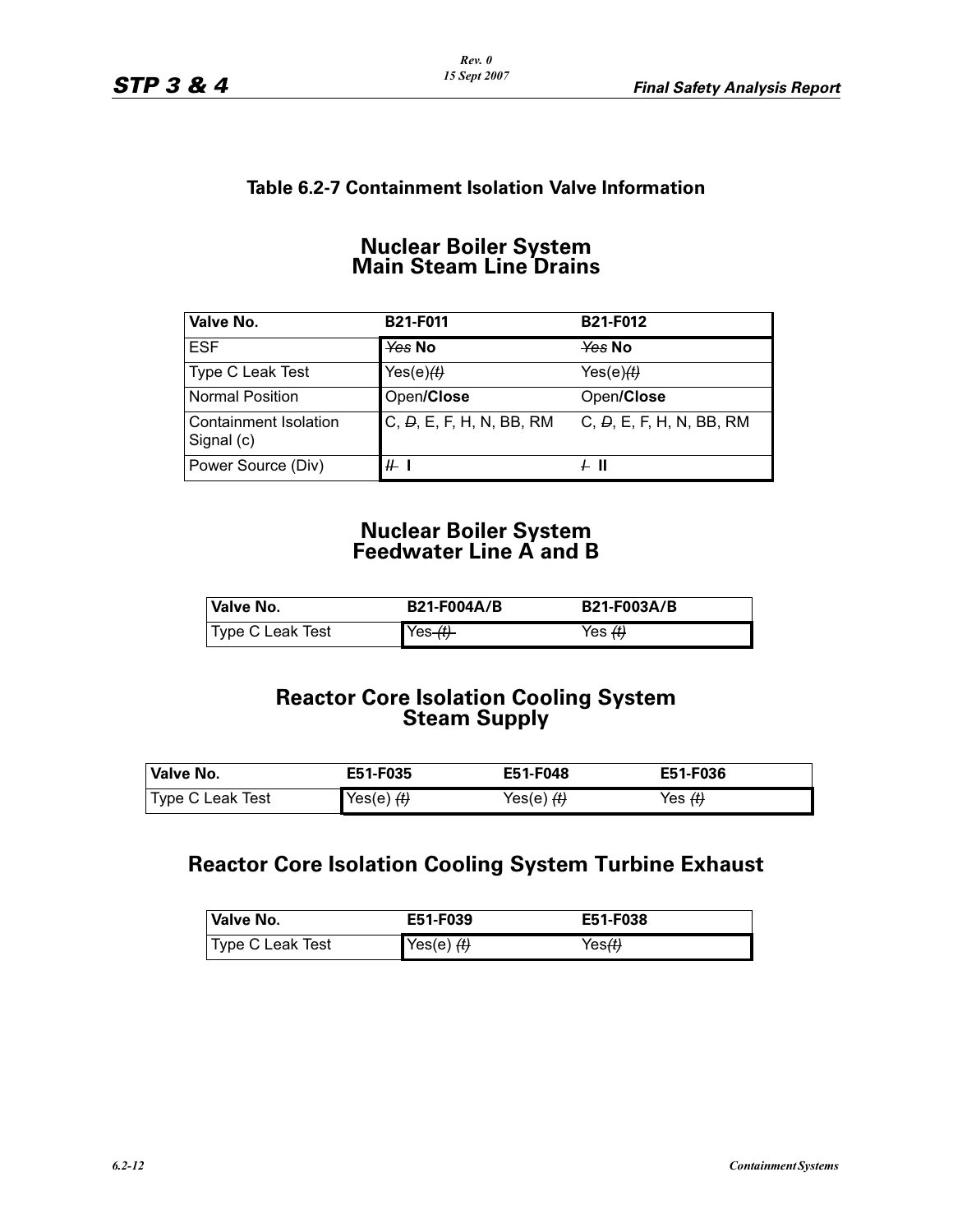*Rev. 0 15 Sept 2007*

# **Table 6.2-7 Containment Isolation Valve Information**

# *Vacuum Pump Discharge Vacuum Pump Discharge*

| Valve No.                           | E51-F047           | E51-F046           |  |  |
|-------------------------------------|--------------------|--------------------|--|--|
| <b>Tier 2 Figure</b>                | $5.4-8$ (Sheet 1)  | 5.4-8 (Sheet 1)    |  |  |
| <b>Applicable Basis</b>             | GDC 56             | GDC 56             |  |  |
| <b>Fluid</b>                        | <del>Steam</del>   | <del>Steam</del>   |  |  |
| <b>Line Size</b>                    | 50A                | 50A                |  |  |
| ESF                                 | Yes-               | Yes-               |  |  |
| Leakage Class                       | $\left( a\right)$  | $\theta$           |  |  |
| Location                            | $\Omega$           | $\Theta$           |  |  |
| <b>Type C Leak Test</b>             | N <sub>0</sub> (I) | N <sub>0</sub> (I) |  |  |
| Valve Type                          | Gate               | Check              |  |  |
| <b>Operator</b>                     | Motor-             | Self               |  |  |
| <b>Primary Actuation</b>            | Electrical         | A/A                |  |  |
| Secondary Actuation                 | <i>Manual</i>      | A/A                |  |  |
| <b>Normal Position</b>              | Open-              | Glose              |  |  |
| <b>Shutdown Position</b>            | <del>Open</del>    | <del>Open</del>    |  |  |
| <b>Post-Accident Position</b>       | Glose              | Close              |  |  |
| <b>Power Fail Position</b>          | $As is -$          | A/A                |  |  |
| Containment Isolation<br>Signal (c) | RM-                | A/A                |  |  |
| Closure Time (s)                    | $-10$              | Instantaneous      |  |  |
| Power Source (Div)                  | $\overline{r}$     | N/A                |  |  |
| See page 6.2-167 for notes          |                    |                    |  |  |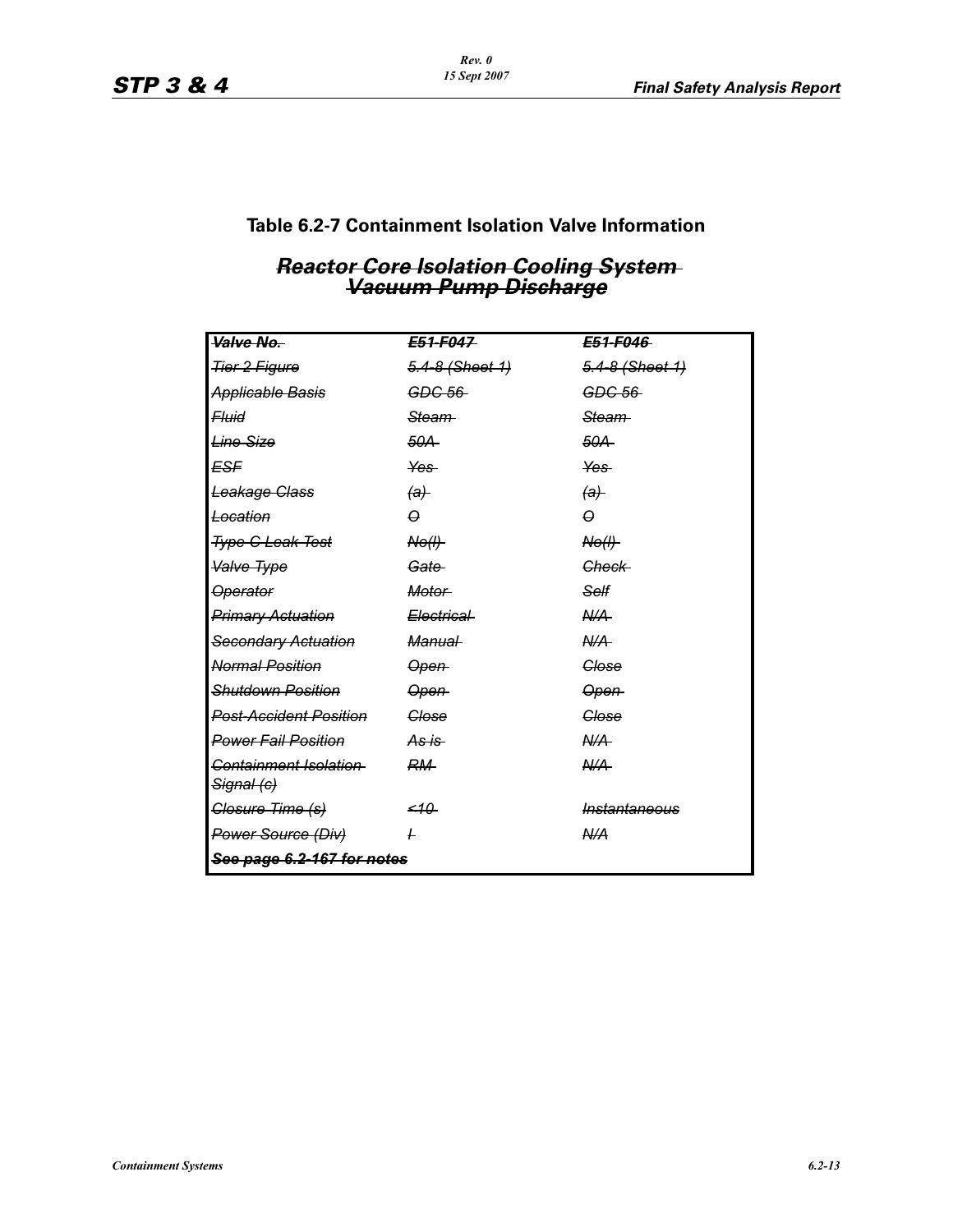| Valve No.         | T31-F001   | T31-F002                                    | <b>T31-F003</b> | T31-F004 | T31-F005  | T31-F006       | T31-F007  |
|-------------------|------------|---------------------------------------------|-----------------|----------|-----------|----------------|-----------|
| Line Size         |            | 550A 500A 550A 500A 550A 500A 550A 500A 50A |                 |          |           | 550A 500A 250A |           |
| Containment A, K, |            | A. K.                                       | A. K.           | A. K.    | A. K.     | A, K,          | <b>RM</b> |
| Isolation         | XX, YY,    | XX, YY,                                     | XX, YY,         | XX. YY.  | XX, YY,   | XX, YY,        |           |
| Signal (c)        | <b>IRM</b> | <b>RM</b>                                   | <b>RM</b>       | RM       | <b>RM</b> | <b>RM</b>      |           |

# **Atmospheric Control System**

# **Atmospheric Control System**

| Valve No.                           | T31-F008                      | T31-F009                      | T31-F025                      | T31-F039                      | T31-F040                      | T31-F041                      |
|-------------------------------------|-------------------------------|-------------------------------|-------------------------------|-------------------------------|-------------------------------|-------------------------------|
| l Line Size                         | 550A 500A                     | 550A 500A                     | 400A                          | 50A                           | 50A                           | 50A                           |
| Leakage Class                       | $\left(\mathbf{b}\right)$ (a) | $\left(\mathbf{b}\right)$ (a) | $\left(\mathbf{b}\right)$ (a) | $\left(\mathbf{b}\right)$ (a) | $\left(\mathbf{b}\right)$ (a) | $\left(\mathbf{b}\right)$ (a) |
| Type C Leak Test                    | Yes $(b)$                     | Yes $(b)$ )                   | Yes (b)                       | Yes ( <b>b</b> )              | Yes <del>(e)</del>            | Yes <del>(e)</del>            |
| Containment<br>Isolation Signal (c) | A, K,<br>XX, YY,<br><b>RM</b> | A, K,<br>XX, YY,<br><b>RM</b> | A, K,<br>XX, YY,<br><b>RM</b> | A, K,<br>XX, YY,<br><b>RM</b> | A, K,<br>XX, YY,<br><b>RM</b> | A, K,<br>XX, YY,<br><b>RM</b> |
| Closure Time (s)                    | $20$                          | < 2015                        | $20$                          | $<$ 15                        | $<$ 15                        | $<$ 15                        |

# **Atmospheric Control System**

| Valve No.                                  | T31-F731 | T31-F033A/B<br><b>F733A/B</b> | T31-F035A-D<br><b>F735A-D</b> | <b>IT31-F010</b> | T31-F011            |
|--------------------------------------------|----------|-------------------------------|-------------------------------|------------------|---------------------|
| Line Size                                  | 20A      | 20A                           | 20A                           | 250A             | 550A 500A           |
| <b>Containment</b><br>Isolation Signal (c) | RM       | RM                            | RM                            | RM               | IA. K<br>XX, YY, RM |

# **Atmospheric Control System**

| Valve No.        | T31-F805A/B | <b>T31-D001</b> | T31-D002    |
|------------------|-------------|-----------------|-------------|
| Type C Leak Test | No(m)       | $NofP$ (p)      | $No(P)$ (p) |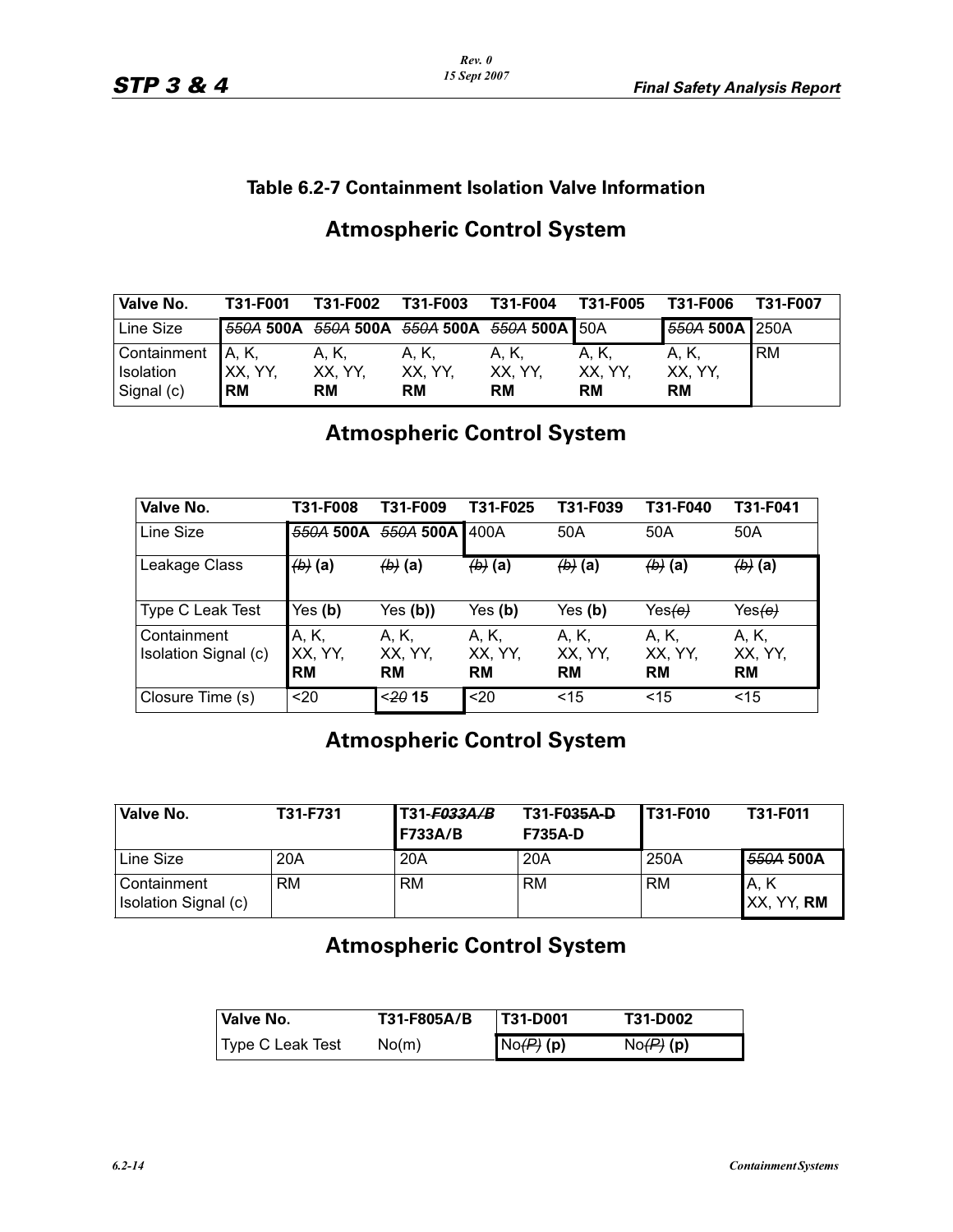# *Flammability Control System*

| Valve No.                                     | <b>T49-F001G</b> | <del>T49-F001B</del>      | T49-F002A                 | <b>T49-F002E</b>      |  |
|-----------------------------------------------|------------------|---------------------------|---------------------------|-----------------------|--|
| Tier 2 Figure                                 | 6.2-40 (Sheet 2) | 6.2-40 (Sheet 1)          | 6.2-40 (Sheet 1)          | 6.2-40 (Sheet 2)      |  |
| <b>Applicable Basis</b>                       | GDC 56           | GDC 56                    | GDC 56                    | GDC 56                |  |
| <del>Fluid</del>                              | <b>DW</b>        | <b>DW</b>                 | <b>DW</b>                 | <b>DW</b>             |  |
|                                               | Atmosphere-      | Atmosphere-               | Atmosphere-               | Atmosphere-           |  |
| Line Size                                     | 100A             | 100A                      | 100A                      | <b>100A</b>           |  |
| ESF                                           | Yes-             | Yes-                      | Yes-                      | Yes-                  |  |
| Leakage Class                                 | $\theta$         | $\left(\mathrm{a}\right)$ | $\left(\mathrm{a}\right)$ | $\left(\theta\right)$ |  |
| Location                                      | $\Omega$         | $\Omega$                  | $\Omega$                  | $\varphi$             |  |
| <b>Type G Leak Test</b>                       | $A\Theta(u)$     | N <sub>0</sub> (u)        | N <sub>0</sub> (u)        | N <sub>0</sub> (u)    |  |
| Valve Type                                    | Gate-            | Gate-                     | Gate-                     | Gate-                 |  |
| <b>Operator</b>                               | <b>Motor</b>     | <b>Motor</b>              | Pneumatic                 | Pneumatic             |  |
| <b>Primary Actuation</b>                      | Electrical-      | Electrical-               | Electrical-               | Electrical            |  |
| Secondary Actuation                           | <b>Manual</b>    | <b>Manual</b>             | <b>Manual</b>             | <b>Manual</b>         |  |
| <b>Normal Position</b>                        | Close            | Close                     | Close                     | Close                 |  |
| <b>Shutdown Position</b>                      | <b>Glose</b>     | <b>Glose</b>              | <b>Glose</b>              | Glose                 |  |
| <b>Post-Accident Position</b>                 | Open-            | Open-                     | <del>Open</del>           | Open-                 |  |
| <b>Power Fail Position</b>                    | As is            | As is                     | As is                     | As is                 |  |
| Containment Isolation<br><del>Signal(c)</del> | A,K              | A,K-                      | A,K                       | A,K                   |  |
| Glosure Time (s)                              | -30              | ججھ                       | $-30$                     | $-30$                 |  |
| Power Source (Div)                            | Ш                | #                         | H, H                      | H, H                  |  |
| See page 6.2-167 for notes                    |                  |                           |                           |                       |  |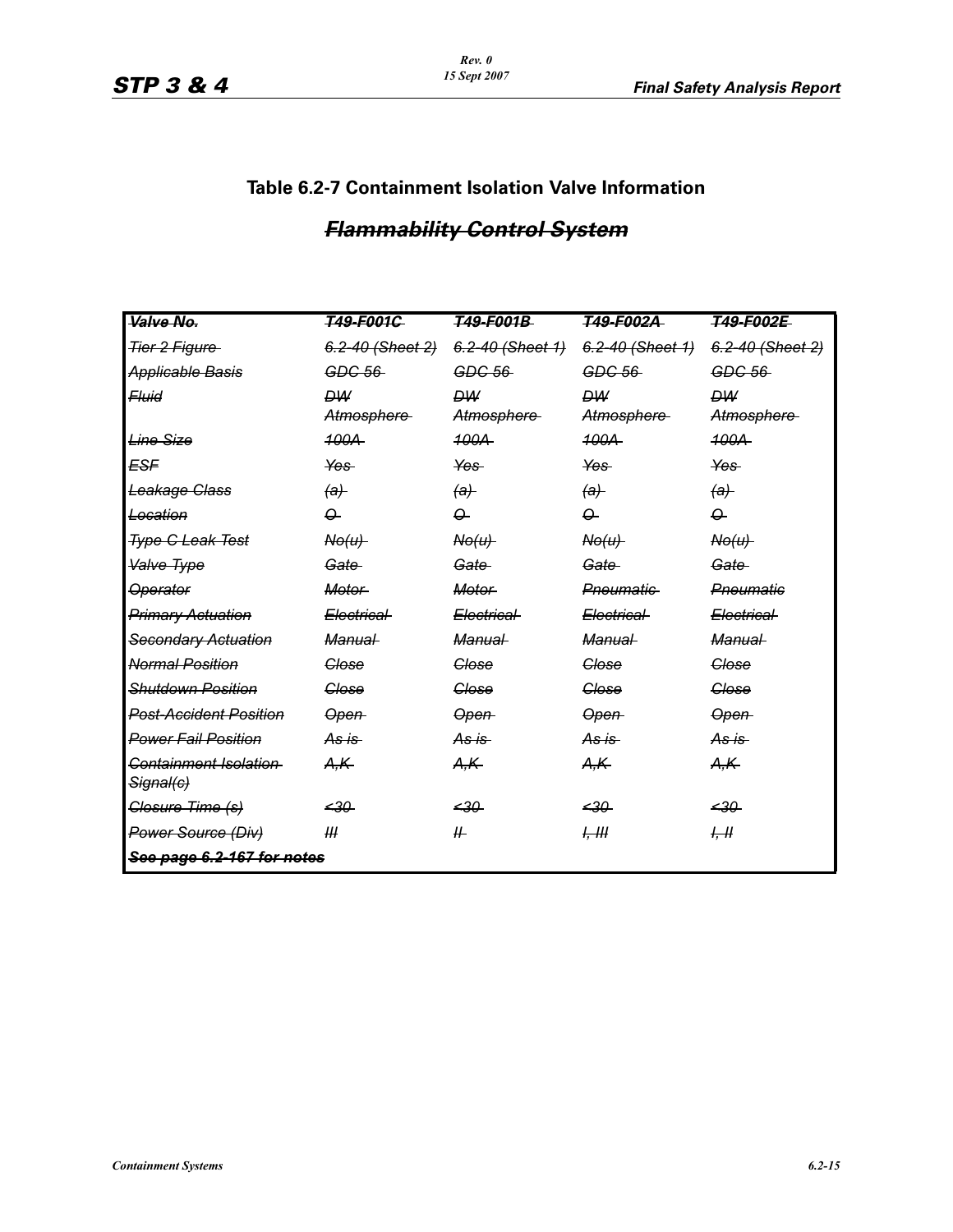| Valve No.                                      | <b>T49-F006A</b>   | <b>T49-F006E</b>   | T49-F007C          | <b>T49-F007B</b> |
|------------------------------------------------|--------------------|--------------------|--------------------|------------------|
| Tier 2 Figure                                  | 6.2-40 (Sheet 1)   | 6.2-40 (Sheet 2)   | 6.2-40 (Sheet 2)   | 6.2-40 Sheet 1)  |
| Applicable Basis                               | $GDC-56$           | GDC.56             | GDC.56             | GDC 56           |
| <del>Fluid</del>                               | <b>WW</b>          | <b>WW</b>          | <b>WW</b>          | <b>WW</b>        |
|                                                | Atmosphere         | Atmosphere         | Atmosphere         | Atmosphere-      |
| Line Size                                      | <b>150A</b>        | <b>150A</b>        | <b>150A</b>        | 150A             |
| ESF                                            | Yes-               | Yes-               | Yes-               | <del>Yes</del>   |
| Leakage Class                                  | $\theta$           | $\theta$           | $\theta$           | $\theta$         |
| Location                                       | $\Theta$           | $\Omega$           | $\Omega$           | 0                |
| <b>Type G Leak Test</b>                        | N <sub>0</sub> (u) | N <sub>0</sub> (u) | N <sub>0</sub> (u) | $A\Theta(u)$     |
| Valve Type                                     | Gate-              | Gate               | Gate               | Gate-            |
| <b>Operator</b>                                | Pneumatic          | Pneumatic          | <b>Motor</b>       | <b>Motor</b>     |
| <b>Primary Actuation</b>                       | Electrical-        | Electrical-        | Electrical-        | Electrical-      |
| Secondary Actuation                            | <b>Manual</b>      | <b>Manual</b>      | Manual-            | Manual-          |
| Normal Position                                | Close              | Close              | Close              | Close            |
| <b>Shutdown Position</b>                       | Glose              | <b>Glose</b>       | Glose              | Glose            |
| <del>Post Accident Position</del>              | Open-              | Open-              | Open-              | Open-            |
| Power Fail Position                            | As is              | <del>As is</del>   | As is              | <del>As is</del> |
| Containment Isolation-<br><del>Signal(c)</del> | A,K                | A,K-               | A,K                | A,K-             |
| Glosure Time (s)                               | $-30$              | $-30$              | $-30$              | $-30$            |
| Power Source (Div)                             | H, H               | H                  | III                | $\mu$            |
| See page 6.2-167 for notes                     |                    |                    |                    |                  |

# *Flammability Control System*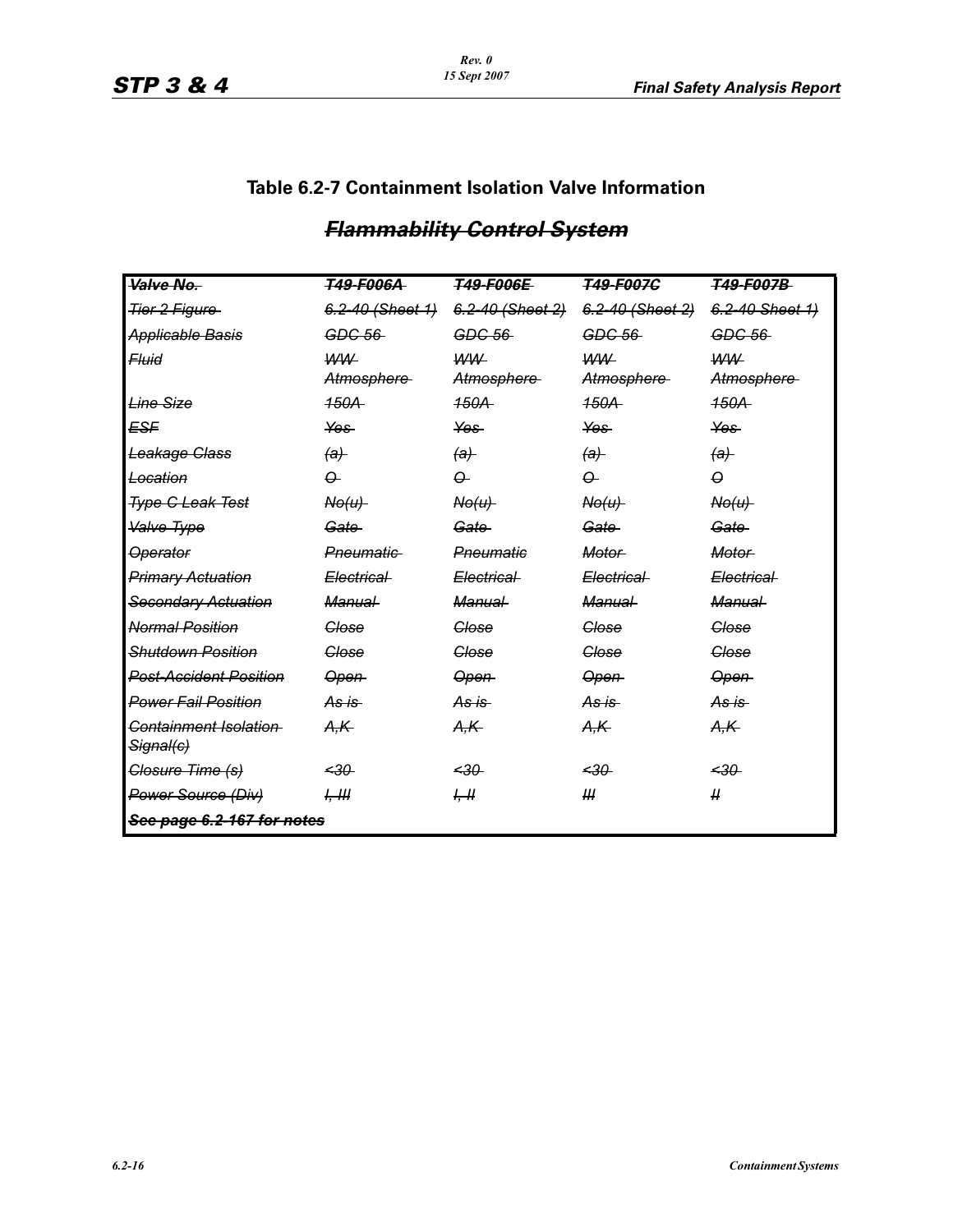| Valve No.                          | G31-F002           | G31-F003                          | G31-F017                    | G31-F018                              |
|------------------------------------|--------------------|-----------------------------------|-----------------------------|---------------------------------------|
| <b>ESF</b>                         | $Yes(e)(t)$ -No    | $\frac{\text{Yes}(t)}{\text{No}}$ | $\text{Yes}(t)$ -No         | $\frac{\mathsf{Yes}(t)}{\mathsf{No}}$ |
| Type C leak Test                   | Yes(e) $H$         | Yes <del>(t)</del>                | Yes $(f)$                   | Yes $H$                               |
| Containment Isolation<br>Signal(c) | B, F, V, Z, AA, RM | B,F,V,Z,CC,AA,<br>RM              | B,F,V,Z,CC,AA,<br><b>RM</b> | IN/A                                  |

# **Reactor Water Cleanup System**

# **Suppression Pool Cleanup System**

| Valve No.                          | G51-F001       | G51-F002       | G51-F006         | G51-F007    |
|------------------------------------|----------------|----------------|------------------|-------------|
| Applicable Basis                   | GDC 56 57      | GDC 56 57      | GDC 56 57        | GDC 56 57   |
| <b>ESF</b>                         | Yes No         | Yes No         | Yes No           | Yes No      |
| Type C Leak Test                   | $No(\rho)$ (r) | $No(\rho)$ (r) | No(q)            | No(q)       |
| <b>Shutdown Position</b>           | Open /Close    | Open /Close    | Open / Close     | Open /Close |
| <b>Post-Accident Position</b>      | Close          | Close          | <b>N/A-Close</b> | Close       |
| Containment Isolation<br>Signal(c) | A,K,X,RM       | A,K,X,RM       | $A,K_{x}X, RM$   | A,K,X,RM    |
| Closure Time (s)                   | <,3045         | <,3045         | Inst.            | $30$ 60     |

# **Reactor Building Cooling Water System**

| Valve No.              | <b>P21-F075A</b><br><b>/F076A</b> | <b>P21-F081A</b><br>/F080A | <b>P21-F075B</b><br>/F076B     | P21-F081B<br>/F080B |
|------------------------|-----------------------------------|----------------------------|--------------------------------|---------------------|
| Applicable Basis       | GDC 57 56                         | GDC 57 56                  | GDC 57 56                      | GDC 57 56           |
| Leakage Class          | $\left(\frac{b}{c}\right)$ (a)    | <del>(b) (</del> a )       | $\left(\frac{b}{c}\right)$ (a) | $(b)$ (a)           |
| Type C Leak Test       | $No(s)$ (t)                       | $No(s)$ (t)                | $No(s)$ (t)                    | $No(s)$ (t)         |
| Post-Accident Position | Close/Open                        | Close/Open                 | Close/Open                     | Close/Open          |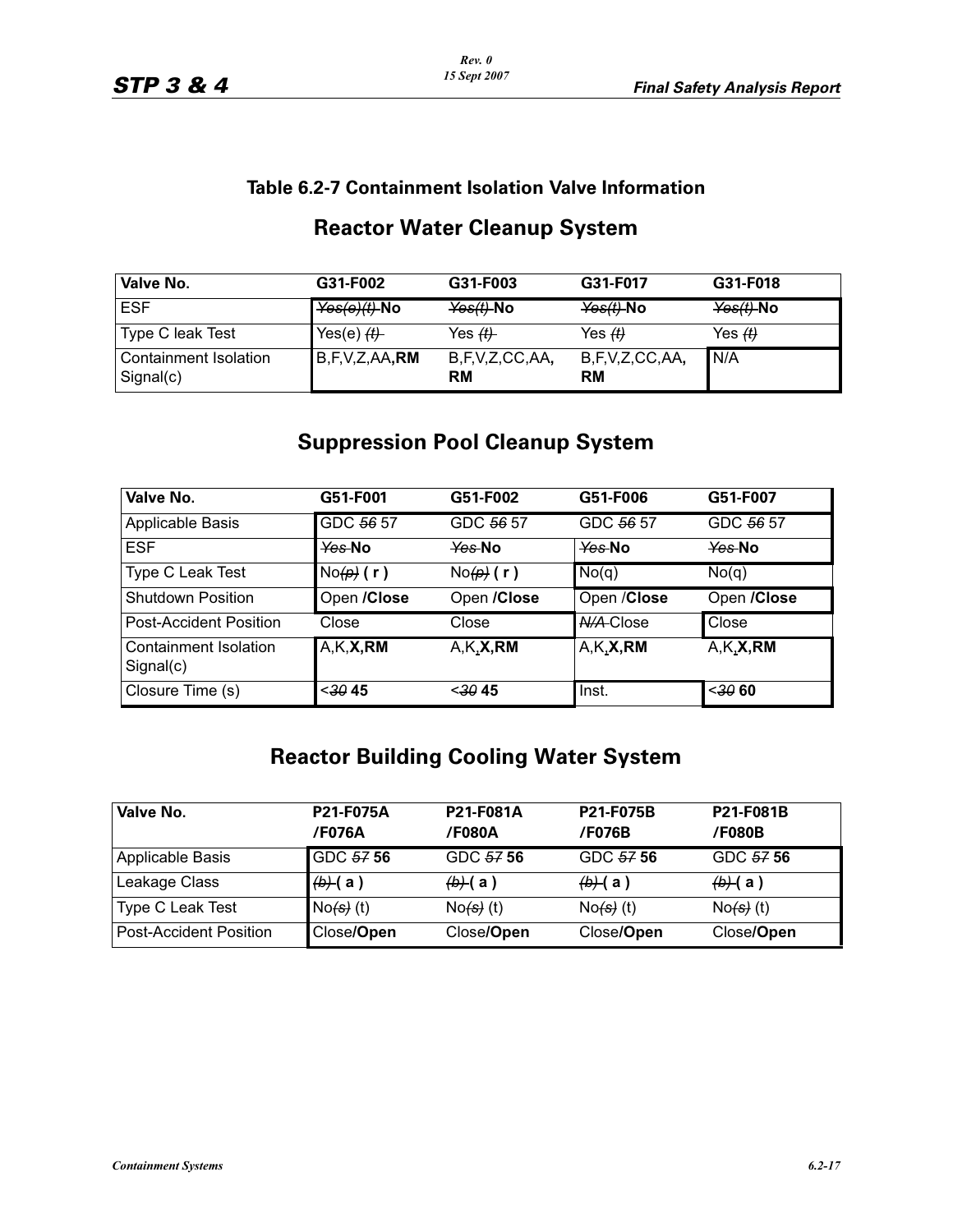| Valve No.                                 | P24-F053  | P <sub>24</sub> -F <sub>054</sub> | P24-F0142          | P21-F0141                      |
|-------------------------------------------|-----------|-----------------------------------|--------------------|--------------------------------|
| Applicable Basis                          | GDC 57 56 | GDC 57 56                         | GDC 57 56          | GDC 57 56                      |
| Leakage Class                             | $(b)$ (a) | $\left(\frac{b}{c}\right)$ (a)    | <del>(b) (</del> a | $\left(\frac{b}{c}\right)$ (a) |
| <b>Containment Isolation</b><br>Signal(c) | CX, K, RM | N/A                               | CX, K, RM          | CX, K, RM                      |
| Power Source (Div)                        |           | N/A                               | $+$ II             | HH 1                           |

# **HVAC Normal Cooling Water System**

# **Instrument Air System**

| Valve No.        | <b>P52-F276</b> | P52-F277  |
|------------------|-----------------|-----------|
| Applicable Basis | GDC 57 56       | GDC 57 56 |

# **High Pressure Nitrogen Gas Supply System**

| Valve No.        | P54-F007A/F008A                | P54-F007B/F008B                | P54-F200/F209                  |
|------------------|--------------------------------|--------------------------------|--------------------------------|
| Applicable Basis | <b>GDC 57 56</b>               | GDC 57 56                      | GDC 57 56                      |
| Leakage Class    | $\left(\frac{b}{c}\right)$ (a) | $\left(\frac{b}{c}\right)$ (a) | $\left(\frac{b}{c}\right)$ (a) |
| Type C Leak Test | $No(f)$ (s)                    | $No(f)$ (s)                    | $No(f)$ (s)                    |

# **Leak Detection & Isolation System**

| <b>Valve No.</b>                          | E31-F002 | E31-F003       | E31-F004       | E31-F005       | E31-F009/<br>F010 |
|-------------------------------------------|----------|----------------|----------------|----------------|-------------------|
| Type C Leak Test                          | Yes(e)   | Yes(e)         | Yes(e)         | Yes(e)         |                   |
| Containment Isolation B,K,RM<br>Signal(c) |          | B,K, <b>RM</b> | B,K, <b>RM</b> | B,K, <b>RM</b> | IN/A              |
|                                           |          |                |                |                |                   |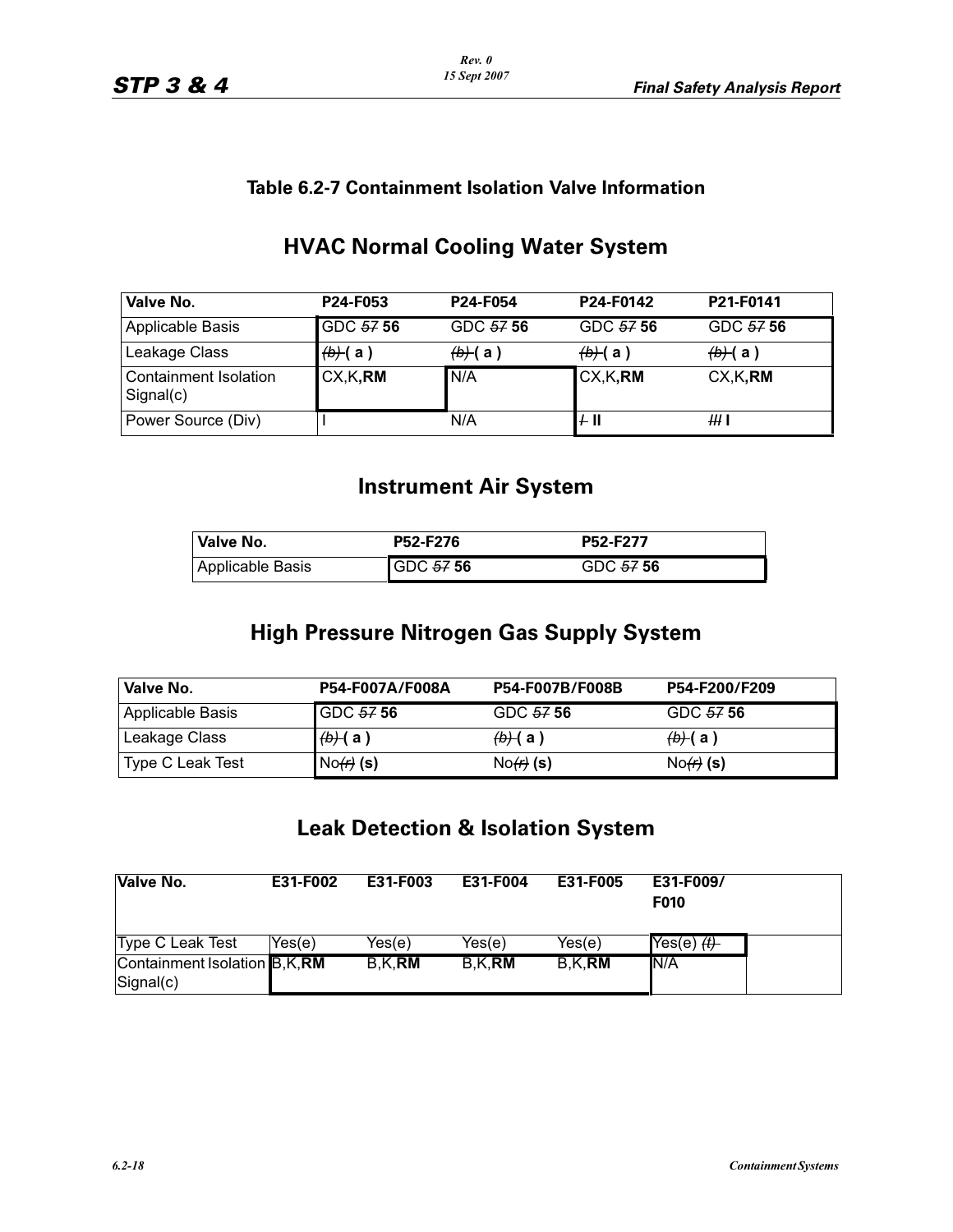# **Radwaste System**

| Valve No.                          | K17-F003    | K17-F004    | K17-F103                 | K17-F104  |
|------------------------------------|-------------|-------------|--------------------------|-----------|
| Applicable Basis                   | GDC 57 56   | GDC 57 56   | GDC 57 56                | GDC 57 56 |
| Type C Leak Test                   | $No(w)$ (w) | $No(w)$ (w) | $No$ (w)                 | $No$ (w)  |
| Containment Isolation<br>Signal(c) | A/FF, K, RM | FF,A,K,RM   | A/ <del>FF</del> , K, RM | FF,A,K,RM |

# **Breathing Air System**

| Valve No.                                 | P56-F001          | P56-F002          |
|-------------------------------------------|-------------------|-------------------|
| <b>Tier 2 Figure</b>                      | $9.3 - 10$        | $9.3 - 10$        |
| <b>Applicable Basis</b>                   | <b>GDC 56</b>     | <b>GDC 56</b>     |
| <b>Fluid</b>                              | Air               | Air               |
| <b>Line Size</b>                          | 40A               | 40A               |
| <b>ESF</b>                                | <b>No</b>         | Nο                |
| <b>Leakage Class</b>                      | (a)               | (a)               |
| Location                                  | O                 |                   |
| <b>Type C Leak Test</b>                   | <b>Yes</b>        | Yes               |
| <b>Valve Type</b>                         | Globe             | <b>Check</b>      |
| <b>Operator</b>                           | <b>Manual</b>     | None              |
| <b>Primary Actuation</b>                  | <b>Electrical</b> | <b>Electrical</b> |
| <b>Secondary Actuation</b>                | <b>Manual</b>     | <b>Manual</b>     |
| <b>Normal Position</b>                    | Close             | Close             |
| <b>Shutdown Position</b>                  | Close/Open        | Close/Open        |
| <b>Post-Accident Position</b>             | <b>Close</b>      | <b>Close</b>      |
| <b>Power Fail Position</b>                | As is             | As is             |
| <b>Containment Isolation</b><br>Signal(c) | NA                | ΝA                |
| Closure Time (s)                          | NA.               | <b>NA</b>         |
| <b>Power Source (Div)</b>                 | ΝA                | ΝA                |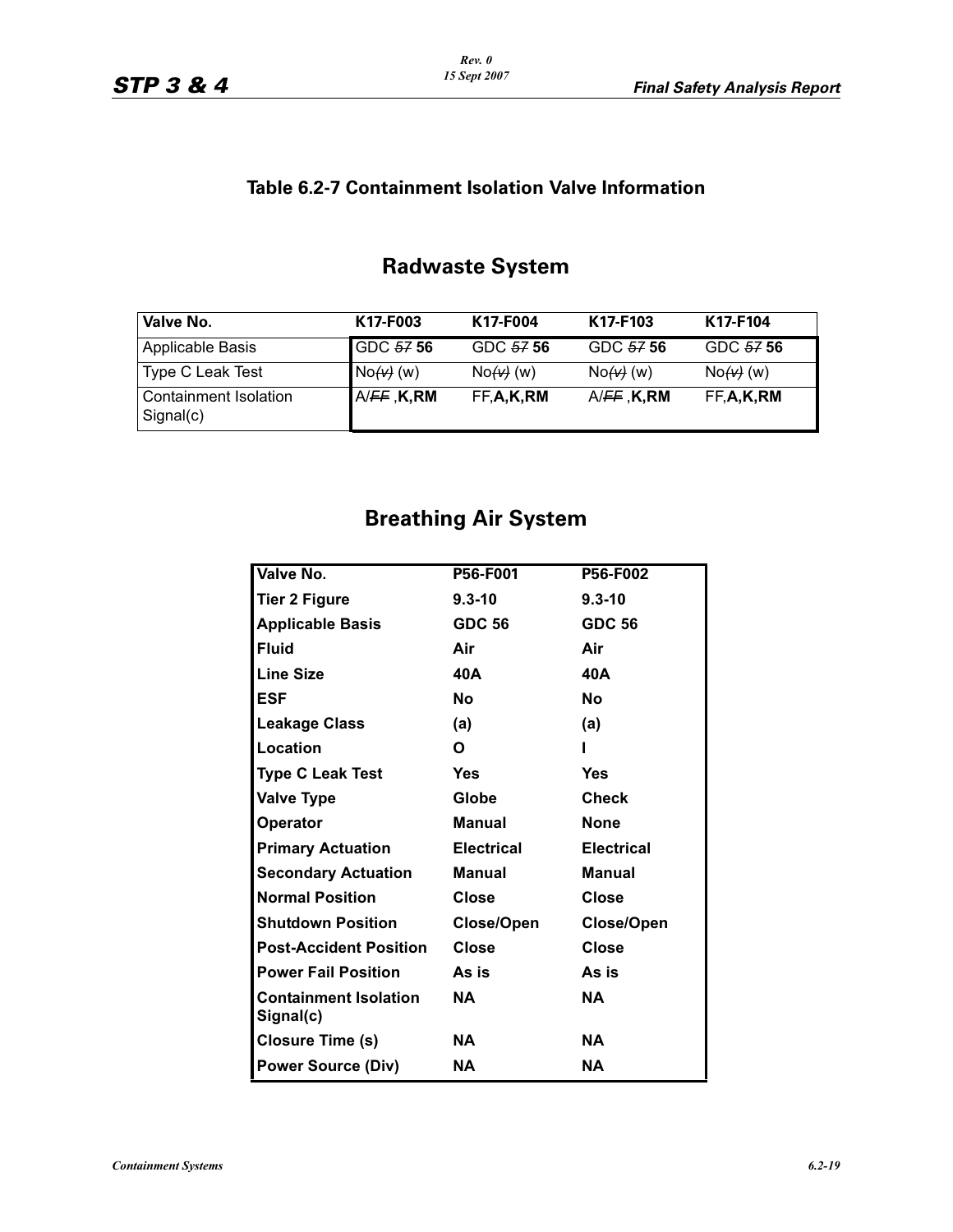| <b>Penetration</b><br><b>Number</b> | <b>Name</b>                     | <b>Elevation</b><br>(mm) | <b>Azimuth</b><br>$(\text{deg})$ | <b>Offset</b><br>(mm) | <b>Diameter</b><br>(mm) | <b>Barrier</b><br><b>Type</b> | Testing $\ddagger \ddagger$ |
|-------------------------------------|---------------------------------|--------------------------|----------------------------------|-----------------------|-------------------------|-------------------------------|-----------------------------|
| $X-37$                              | <b>RCIC Turbine</b><br>Steam    | 14450 14414              | $\overline{80}$                  | 1200                  | 550                     |                               | A                           |
| $X-70$                              | IA                              | 9000 19000               | 46                               | 0                     | 200                     |                               | A                           |
| $X-80$                              | <b>Drywell Purge</b><br>Suction | 13700                    | 68                               | 0                     | 550 500                 |                               | Α                           |
| $X-81$                              | <b>Drywell Purge</b><br>Exhaust | 19000                    | 216                              | 0                     | 550 500                 |                               | Α                           |
| $X-82$                              | <b>FGS Suction Spare</b>        | 14850                    | 225                              | $-600$                | 150                     | <b>Welded Cap</b>             | A C                         |
|                                     |                                 |                          |                                  |                       |                         |                               |                             |
| $X-90$                              | Spare                           | 20100                    | 46                               | $\mathbf 0$           | 400                     | <b>Welded Cap</b>             | C                           |
| $X-91$                              | Spare                           | 20100                    | 296.5                            | 1000                  | 400 300                 | <b>Welded Cap</b>             | C                           |
| $X-92$                              | Spare                           | 16400                    | 45 55                            | 12700                 | 400 300                 | <b>Welded Cap</b>             | С                           |
| $X-93$                              | Spare                           | 14700                    | 135                              | $-500$                | 400                     | <b>Welded Cap</b>             | C                           |
| $X-94$                              | <b>Spare</b>                    | 16400                    | 300                              | $-500$                | 400                     | <b>Welded Cap</b>             | C                           |
| $X-95$                              | <b>Spare</b>                    | 9400                     | 45                               | -400                  | 400                     | <b>Welded Cap</b>             | C                           |
|                                     |                                 |                          |                                  |                       |                         |                               |                             |
| $X-100A$                            | <b>RIP Power</b>                | 13500 16400              | 55 51                            | $-1100$               | 450                     | O-ring                        | B                           |
| X-100B                              | <b>RIP Power</b>                | 13500 16400              | 180                              | 2650                  | 450                     | O-ring                        | B                           |
| $X-100C$                            | <b>RIP Power</b>                | 13500 16400              | 180                              | $-6550$               | 450 300                 | O-ring                        | B                           |
| X-100D                              | <b>RIP Power</b>                | 13500 16400              | 280                              | 0                     | 450                     | O-ring                        | B                           |
| X-100E                              | <b>RIP Power</b>                | 13500 16400              | 480 281                          | $-2650$               | 450                     | O-ring                        | B                           |
| X-100F                              | <b>RIP Power</b>                | 16400                    | 51                               | 2800                  | 450                     | O-ring                        | В                           |
|                                     |                                 |                          |                                  |                       |                         |                               |                             |
| X-101A                              | <b>LP Power</b>                 | 16400                    | 45 51                            | 0                     | 300 450                 | O-ring                        | B                           |
| X-101B                              | LP Power                        | 16400                    | 180                              | 50                    | 300 450                 | O-ring                        | B                           |
| X-101D                              | <b>FMCRD Power</b>              | 19000 20100              | 279.5 279                        | 1350                  | 300                     | $O$ -ring                     | B                           |

# **Table 6.2-8 Primary Containment Penetration List\***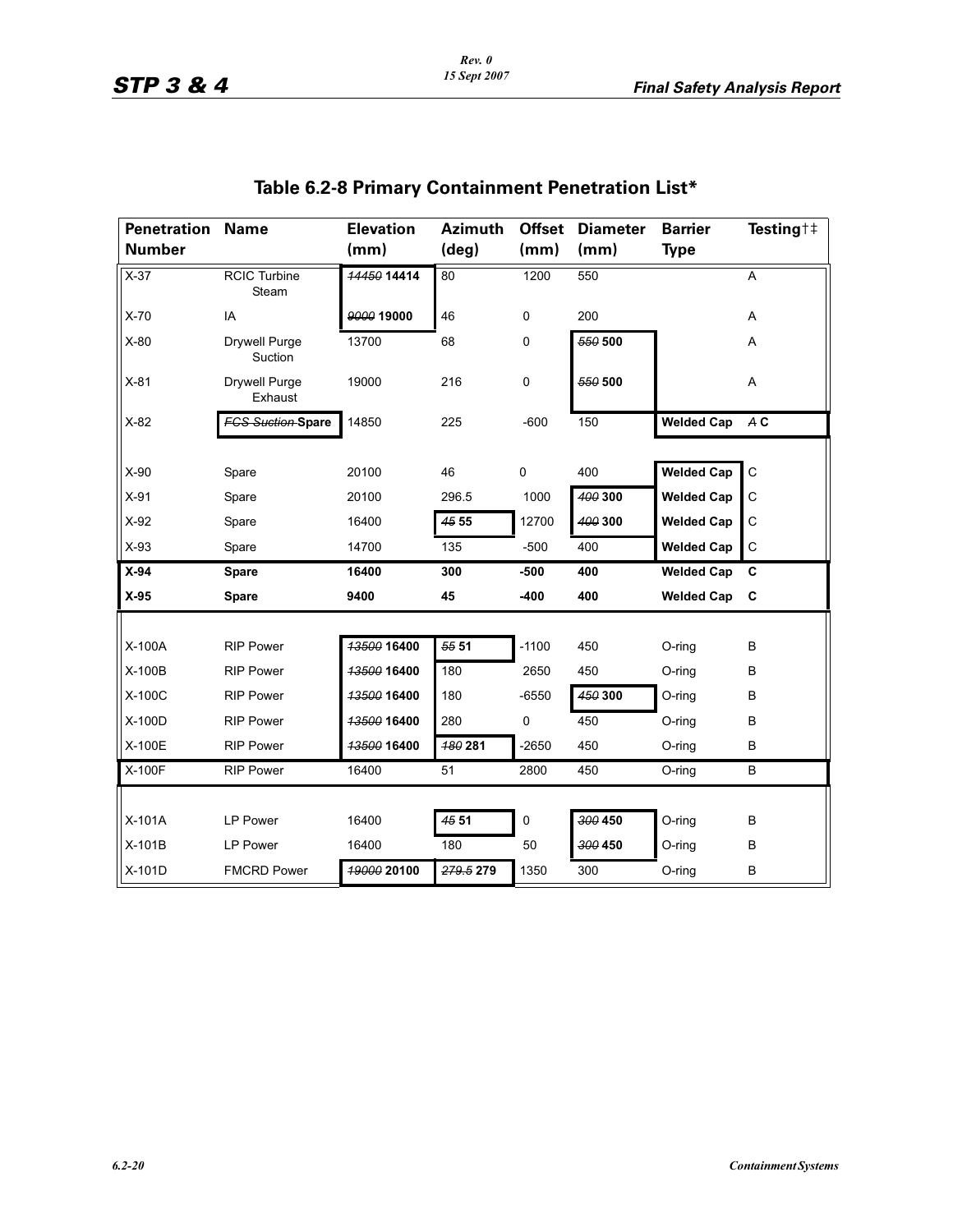| <b>Penetration</b><br><b>Number</b> | <b>Name</b>                        | <b>Elevation</b><br>(mm) | <b>Azimuth</b><br>$(\text{deg})$ | <b>Offset</b><br>(mm) | <b>Diameter</b><br>(mm) | <b>Barrier</b><br><b>Type</b> | Testing † ‡ |
|-------------------------------------|------------------------------------|--------------------------|----------------------------------|-----------------------|-------------------------|-------------------------------|-------------|
| X-101E                              | <b>FMCRD Power</b>                 | 49000 20100              | 81                               | $-1350$               | 300                     | O-ring                        | В           |
| X-101G                              | <b>FMCRD Power</b>                 | 19000 20100              | 99                               | $-1350$               | 300                     | O-ring                        | B           |
| X-102A                              | 18C                                | 16400                    | 45 51                            | $-1350$               | 300                     | O-ring                        | B           |
| X-102B                              | 18C                                | 16400                    | 180                              | 1350                  | 300 450                 | O-ring                        | B           |
| X-102C                              | 18C                                | <b>16400 7630</b>        | <b>180 220</b>                   | $-2650$               | 300                     | O-ring                        | В           |
| X-102D                              | 1 & C                              | <b>16100 13500</b>       | 280 51                           | $\pmb{0}$             | 300                     | O-ring                        | B           |
| X-102E                              | 1 & C                              | 19000 13500              | 99 180                           | $-1350$               | 300                     | O-ring                        | В           |
| X-102F                              | 1 & C                              | 19000 13500              | 273.5 180                        | $-1350$               | 300                     | O-ring                        | B           |
| X-102G                              | 1 & C                              | 13500                    | 180 281                          | $-1350$               | 300                     | O-ring                        | B           |
| X-103A                              | 18C                                | 16400 6500               | $\frac{45}{32}$                  | 1350                  | 300 150                 | O-ring                        | B           |
|                                     |                                    |                          |                                  |                       |                         |                               |             |
| X-103B                              | 1 & C                              | 13500 6500               | <b>480 306</b>                   | 50                    | 300 150                 | O-ring                        | B           |
| X-103C                              | 1 & C                              | <b>16400 7630</b>        | 180 213                          | $-5250$               | 300 150                 | O-ring                        | B           |
| X-103D                              | 1 & C                              | 16400 7630               | 180 138                          | 2650                  | 300 150                 | O-ring                        | B           |
| X-103E                              | 1 & C                              | 16400 7630               | 45 150                           | 2700                  | 300                     | O-ring                        | В           |
| X-104A                              | <b>FMCRD Position</b><br>Indicator | <b>19000 20100</b>       | 81                               | 0                     | 300                     | O-ring                        | B           |
| X-104B                              | <b>FMCRD Position</b><br>Indicator | 19000 20100              | 260.5                            | $\pmb{0}$             | 300                     | O-ring                        | B           |
| X-104C                              | <b>FMCRD Position</b><br>Indicator | 20100                    | 99                               | $\pmb{0}$             | 300 450                 | O-ring                        | B           |
| X-104D                              | <b>FMCRD Position</b><br>Indicator | 20100                    | 279.5                            | 0                     | 300 450                 | O-ring                        | В           |
| X-104E                              | <b>FMCRD Position</b><br>Indicator | 19000 20100              | 99                               | $\mathsf 0$           | 300                     | O-ring                        | B           |
| X-104F                              | <b>FMCRD Position</b><br>Indicator | 19000 20100              | 260.5                            | 1350                  | 300 450                 | O-ring                        | B           |
| X-104G                              | <b>FMCRD Position</b><br>Indicator | 49000 20100              | 81                               | 1350                  | 300                     | O-ring                        | В           |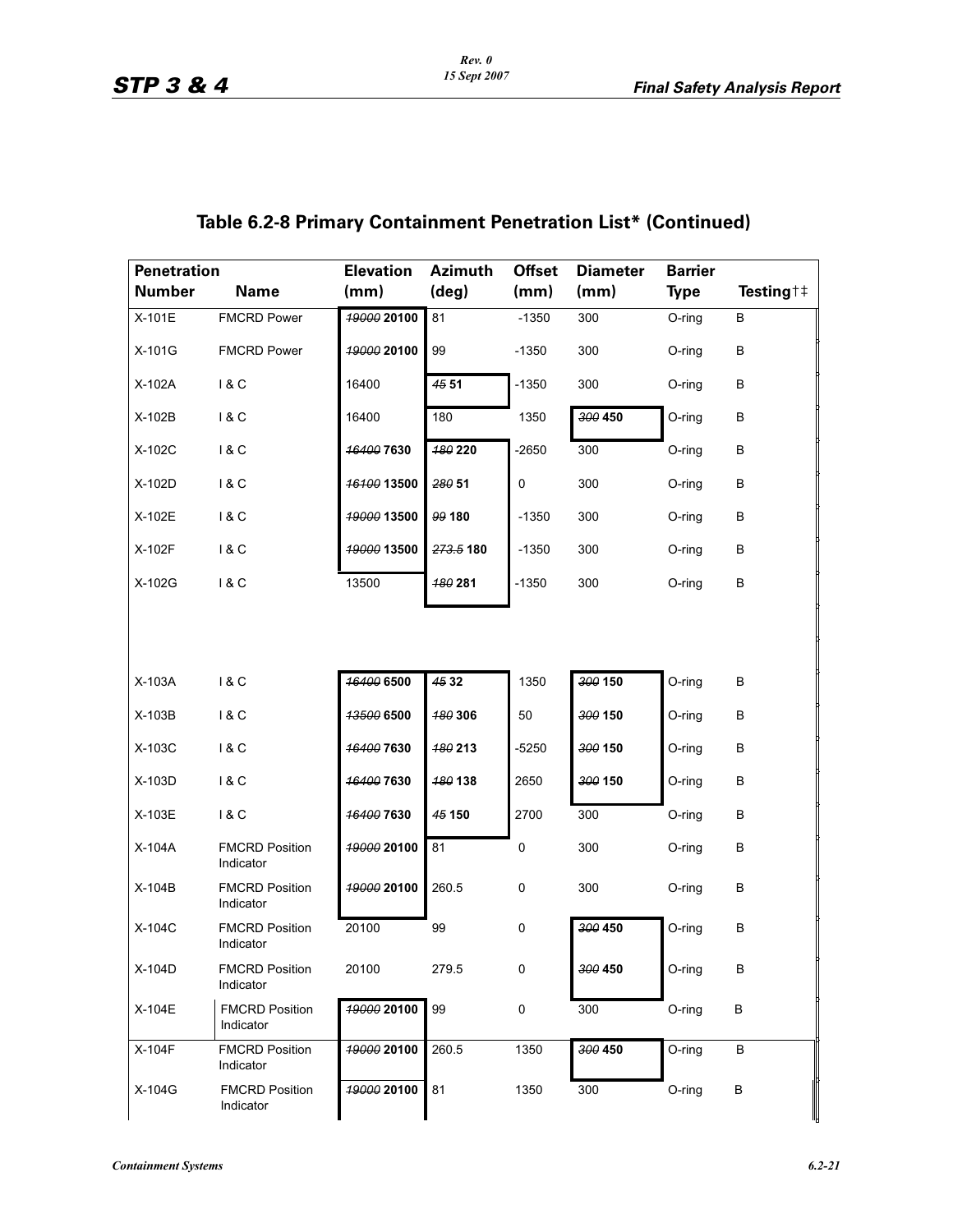| <b>Penetration</b> |                                    | <b>Elevation</b>  | <b>Azimuth</b> | <b>Offset</b> | <b>Diameter</b> | <b>Barrier</b>              |                      |
|--------------------|------------------------------------|-------------------|----------------|---------------|-----------------|-----------------------------|----------------------|
| <b>Number</b>      | <b>Name</b>                        | (mm)              | (deg)          | (mm)          | (mm)            | Type                        | Testing <sup>†</sup> |
| X-104H             | <b>FMCRD Position</b><br>Indicator | 19000 20100       | 279.5          | 0             | 300 450         | O-ring                      | В                    |
|                    |                                    |                   |                |               |                 |                             |                      |
| X-105A             | <b>Neutron Detection</b>           | 20100 19000       | 81             | $-13500$      | 300 450         | O-ring                      | В                    |
| X-105B             | <b>Neutron Detection</b>           | 20100 19000       | 260.5          | -1350<br>1300 | 300 450         | O-ring                      | В                    |
| X-105C             | <b>Neutron Detection</b>           | 20100 19000       | 99             | -52500        | 300 450         | O-ring                      | В                    |
| X-105D             | Neutron Detection                  | 20100 19000       | 279.5          | -1350<br>1300 | 300 450         | O-ring                      | В                    |
| X-105E             | <b>Neutron Detection</b>           | 19000             | 81             | $-1300$       | 450             | O-ring                      | в                    |
| X-105F             | <b>Neutron Detection</b>           | 19000             | 260.5          | 0             | 450             | O-ring                      | в                    |
| X-105G             | <b>Neutron Detection</b>           | 19000             | 99             | 1300          | 450             | O-ring                      | в                    |
| X-105H             | <b>Neutron Detection</b>           | 19000             | 279.5          | 0             | 450             | O-ring                      | В                    |
|                    |                                    |                   |                |               |                 |                             |                      |
| X-106A             | Div I<br>Instrumentation           | 13500             | 51             | 1370          | 300             | O-ring                      | в                    |
| X-106B             | Div II<br>Instrumentation          | 13500             | 180            | 1157          | 300             | O-ring                      | в                    |
| X-106C             | Div III<br>Instrumentation         | 13500             | 180            | $-1157$       | 300             | O-ring                      | в                    |
| X-106D             | Div IV<br>Instrumentation          | 13500             | 281            | $-1370$       | 300             | O-ring                      | В                    |
|                    |                                    |                   |                |               |                 |                             |                      |
| X-107A             | <b>Group B Instr</b>               | 13500             | 281            | $-1370$       | 300             | O-ring                      | в                    |
| X-107B             | <b>Power and Control</b>           | 13500             | 180            | $-4850$       | 450             | O-ring                      | в                    |
|                    |                                    |                   |                |               |                 |                             |                      |
| $X-110$            | <b>FCS Suction Spare</b>           | 13500             | 55             | 1000          | 300             | $O$ -ring-<br>Welded<br>Cap | B C                  |
| $X-111$            | Spare                              | 13500 15000       | 280            | 1350          | 300             | O-ring                      | $\sf B$              |
| $X-112$            | Spare                              | 13500 19000       | 48081          | $-5250$       | 300             | O-ring                      | B                    |
| $X-113$            | Spare                              | <b>4350019000</b> | 180 261        | 1350          | 300             | O-ring                      | B                    |
|                    |                                    |                   |                |               |                 |                             |                      |
|                    |                                    |                   |                |               |                 |                             |                      |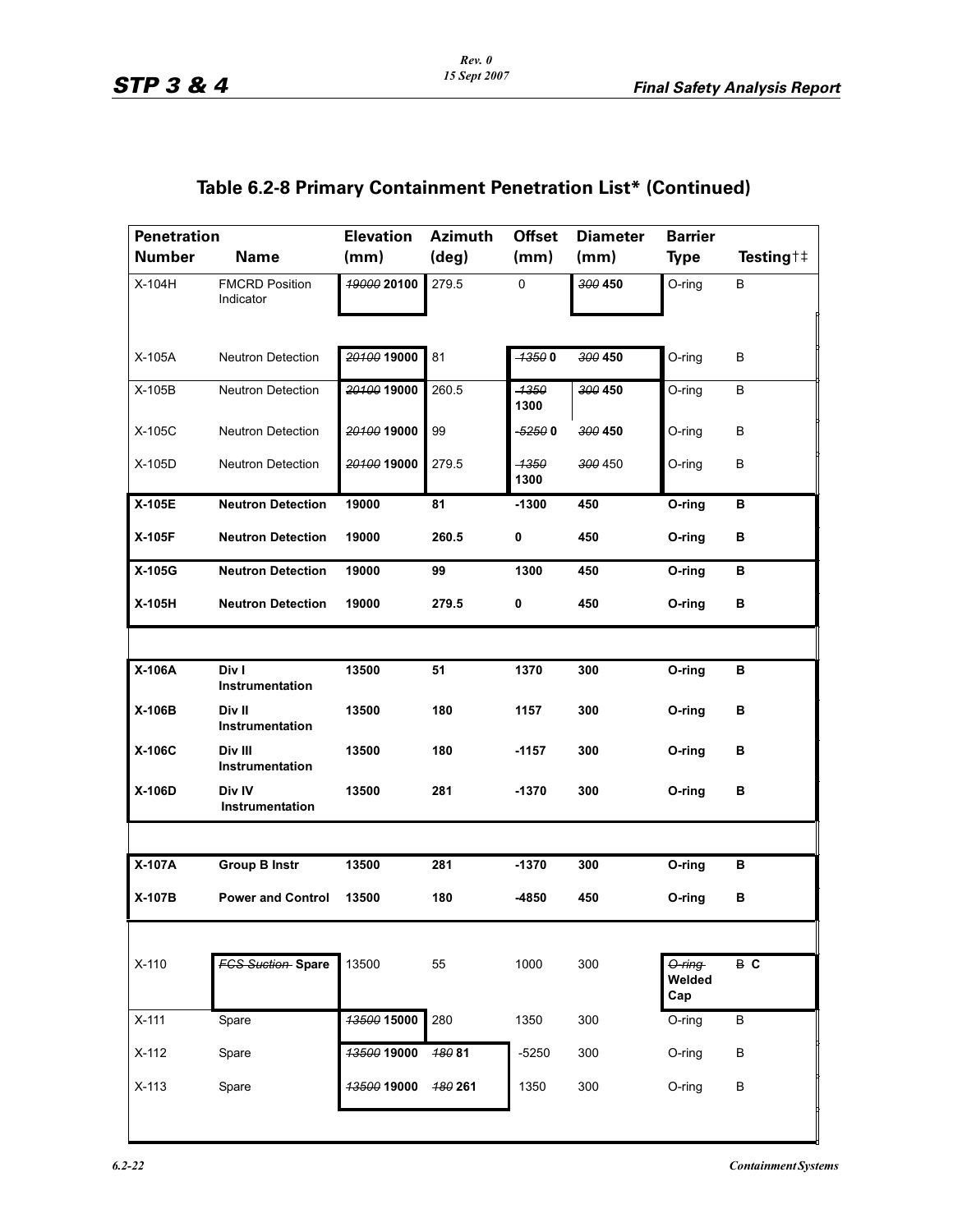| <b>Penetration</b><br><b>Number</b> | <b>Name</b>                                         | <b>Elevation</b><br>(mm) | <b>Azimuth</b><br>$(\text{deg})$ | <b>Offset</b><br>(mm) | <b>Diameter</b><br>(mm) | <b>Barrier</b><br><b>Type</b> | Testing <sup>†</sup> ‡ |
|-------------------------------------|-----------------------------------------------------|--------------------------|----------------------------------|-----------------------|-------------------------|-------------------------------|------------------------|
| $X-141B$                            | 18G                                                 | 13500                    | 275                              | $\pmb{\theta}$        | 300                     | O-ring                        | в                      |
| X-161A                              | CAMS I & C                                          | 14700                    | 45                               | $-1000$               | 250                     | $O$ -ring<br>Welded<br>Cap    | B <sub>C</sub>         |
| X-161B                              | CAMS I & C                                          | 14700                    | 290                              | 0                     | 250                     | O-ring<br>Welded<br>Cap       | B <sub>C</sub>         |
| X-162A                              | $GAMS + 8 G$<br>Sample/Return<br><b>Drywell Gas</b> | 19000                    | 116                              | 0                     | 250                     | $O$ -ring<br>Valve            | <b>BA</b>              |
| X-162B                              | $GAMS + 8 G$<br>Sample/Return<br><b>Drywell Gas</b> | 19000                    | 244                              | 0                     | 250                     | $O$ -ring<br>Valve            | BA                     |
| $X-171$                             | H & G                                               | 14700                    | 55                               | $-1000$               | 300                     | O-ring                        | В                      |
| $X-204$                             | RHR Pump Test (A)                                   | 1200                     | 86 266                           | $\pmb{0}$             | 250                     |                               | Α                      |
| $X-213$                             | <b>RCIC Turbine</b><br>Exhaust                      | 5800 5848                | 60                               | $\pmb{0}$             | 550                     |                               | Α                      |
| $X-215$                             | <b>RCIC Vacuum</b><br>Pump-                         | 2000                     | 70                               | 0                     | 250                     |                               | Λ                      |
| $X-220$                             | <b>MSIV Leak-off</b>                                | 9200                     | 45                               | $-2000$               | 250                     |                               | В                      |
| $X-240$                             | Wetwell Purge<br>Suction                            | 9200                     | 45                               | 1200                  | $\frac{660}{600}$ 500   |                               | Α                      |
| $X-241$                             | Wetwell Purge<br>Exhaust                            | 9200                     | 230                              | $\pmb{0}$             | 550 500                 |                               | Α                      |
| $X-242$                             | <b>FCS Return Spare</b>                             | 1500                     | 225                              | $-1000$               | 150                     | Welded<br>Cap                 | A C                    |
| X-250                               | Spare Breathing Air                                 | 8500 20100               | 45 60                            | $\pmb{0}$             | 400 40                  |                               | Α                      |
| $X-251$                             | Spare                                               | $-9000$                  | 213                              | $\theta$              | 400                     |                               | А                      |
| X-252                               | <b>FCS Return Spare</b>                             | 1500                     | 50                               | $\pmb{0}$             | 300                     | Welded<br>Cap                 | B C                    |
| $X-253$                             | Spare                                               | 2650                     | $\frac{1}{135}$                  | 4000                  | 300                     |                               | в                      |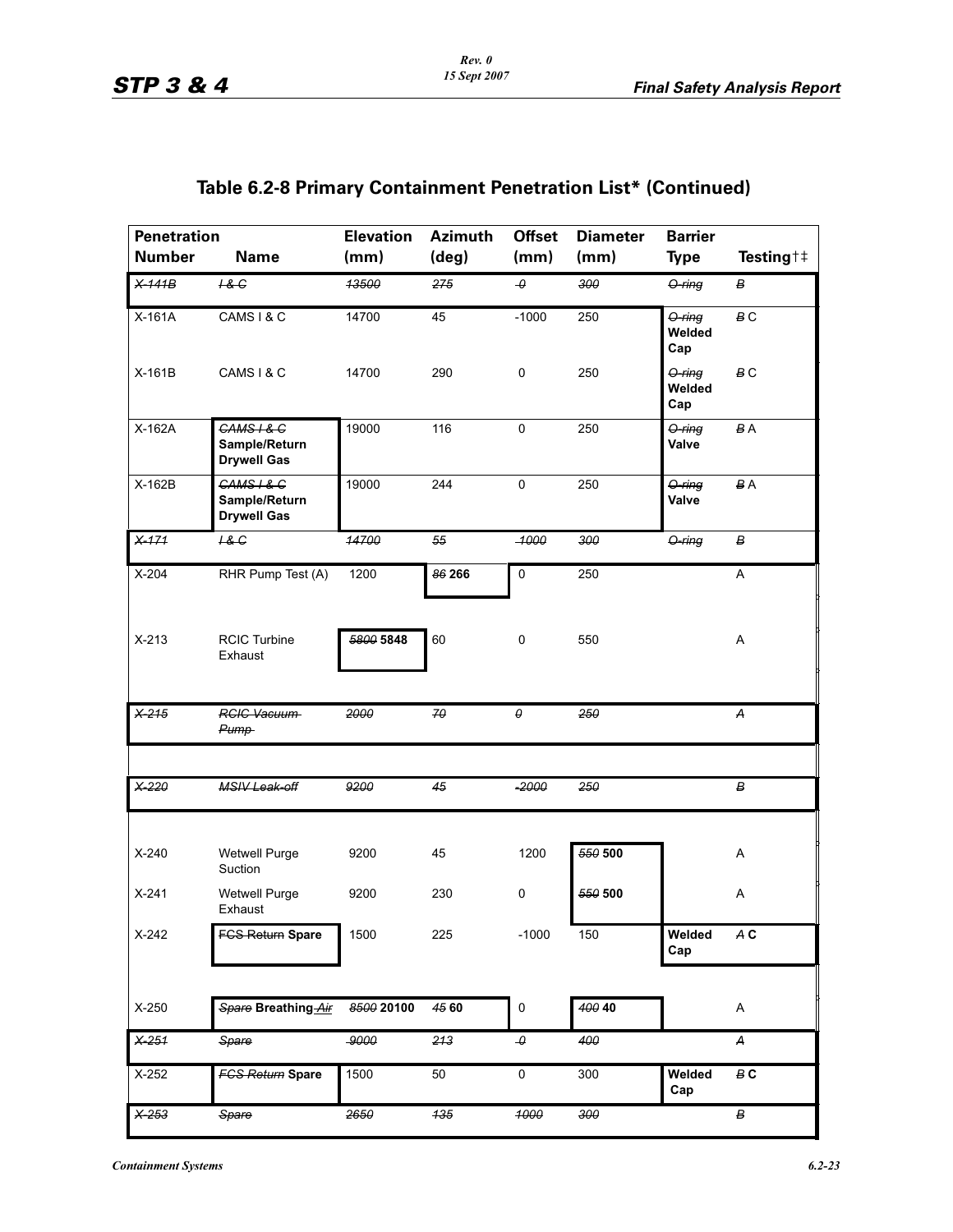| Table 6.2-8 Primary Containment Penetration List* (Continued) |  |  |  |  |
|---------------------------------------------------------------|--|--|--|--|
|---------------------------------------------------------------|--|--|--|--|

| <b>Penetration</b><br><b>Number</b> | <b>Name</b>                  | <b>Elevation</b><br>(mm) | <b>Azimuth</b><br>$(\text{deg})$ | <b>Offset</b><br>(mm) | <b>Diameter</b><br>(mm) | <b>Barrier</b><br><b>Type</b> | Testing † ‡                   |
|-------------------------------------|------------------------------|--------------------------|----------------------------------|-----------------------|-------------------------|-------------------------------|-------------------------------|
|                                     |                              |                          |                                  |                       |                         |                               |                               |
| $X-255$                             | Spare                        | 4200                     | 282                              | $\theta$              | 300                     |                               | В                             |
| X-300A                              | 18G                          | -7300                    | 134                              | $\boldsymbol{\theta}$ | 300                     | $O$ -ring                     | в                             |
| $X-300B$                            | 18G                          | -7300                    | 211                              | $\pmb{\theta}$        | 300                     | <del>O-ring</del>             | $\boldsymbol{B}$              |
| X-320                               | 18G                          | -8900                    | 74                               | $\theta$              | 90                      | $O$ -ring                     | $\pmb{B}$                     |
| X-321A                              | 1 & C                        | 2050                     | 97.5                             | $\pmb{0}$             | 300                     | $O$ -ring-<br>Valve           | $B$ A                         |
| $X-321B$                            | 1 & C                        | 6000                     | 262.5                            | $\mathbf 0$           | 300                     | $O$ -ring-<br>Valvee          | <b>BA</b>                     |
| X-322A                              | 18C                          | 400                      | 78                               | $\pmb{0}$             | 90                      | O-ring<br>Valve               | $\pmb{B} \, \pmb{\mathsf{A}}$ |
| $X-322B$                            | 1 & C                        | 400                      | 258                              | $\pmb{0}$             | 90                      | O-ring<br>Valve               | $B$ A                         |
| X-322C                              | 18C                          | 400                      | 102                              | $\mathbf 0$           | 90                      | O-ring<br>Valve               | <b>BA</b>                     |
| X-322D                              | 1 & C                        | 400                      | 282                              | 0                     | 90                      | O-ring<br>Valve               | $B$ A                         |
| X-322E                              | 18C                          | 2000                     | 94                               | $\mathbf 0$           | 90                      | <del>O-ring</del><br>Valve    | $B$ A                         |
| X-322F                              | 18C                          | 2000                     | 266                              | 0                     | 90                      | O-ring<br>Valve               | <b>BA</b>                     |
| $X-331A$                            | CAMS Gamma Det.              | 7300                     | 30                               | $\pmb{0}$             | 250                     | $O$ -ring<br>Welded<br>Cap    | $\boldsymbol{B}$ C            |
| X-331B                              | CAMS Gamma Det.              | 7300                     | 207                              | $\pmb{0}$             | 250                     | O-ring<br>Welded<br>Cap       | $\boldsymbol{B}$ C            |
| X-332A                              | <b>CAMS Sampling</b><br>Ret. | 8900                     | 94                               | 0                     | 300                     | O-ring<br>Valve               | B A                           |
| X-332B                              | <b>CAMS Sampling</b><br>Ret. | 8900                     | 266                              | $\pmb{0}$             | 300                     | $O$ -ring-<br>Valve           | <b>BA</b>                     |
| X-600A                              | <b>TIP Drive</b>             | 1580                     | $\pmb{0}$                        | $-450$                | 50 40                   |                               | Α                             |
| X-600B                              | <b>TIP Drive</b>             | 1580                     | $\pmb{0}$                        | $\pmb{0}$             | 50 40                   |                               | A                             |
| X-600C                              | <b>TIP Drive</b>             | 1580                     | 0                                | 450                   | 50 40                   |                               | Α                             |
| X-600D                              | <b>TIP Drive Purge</b>       | 4580                     | $\boldsymbol{\theta}$            | 730                   | 50                      |                               | A                             |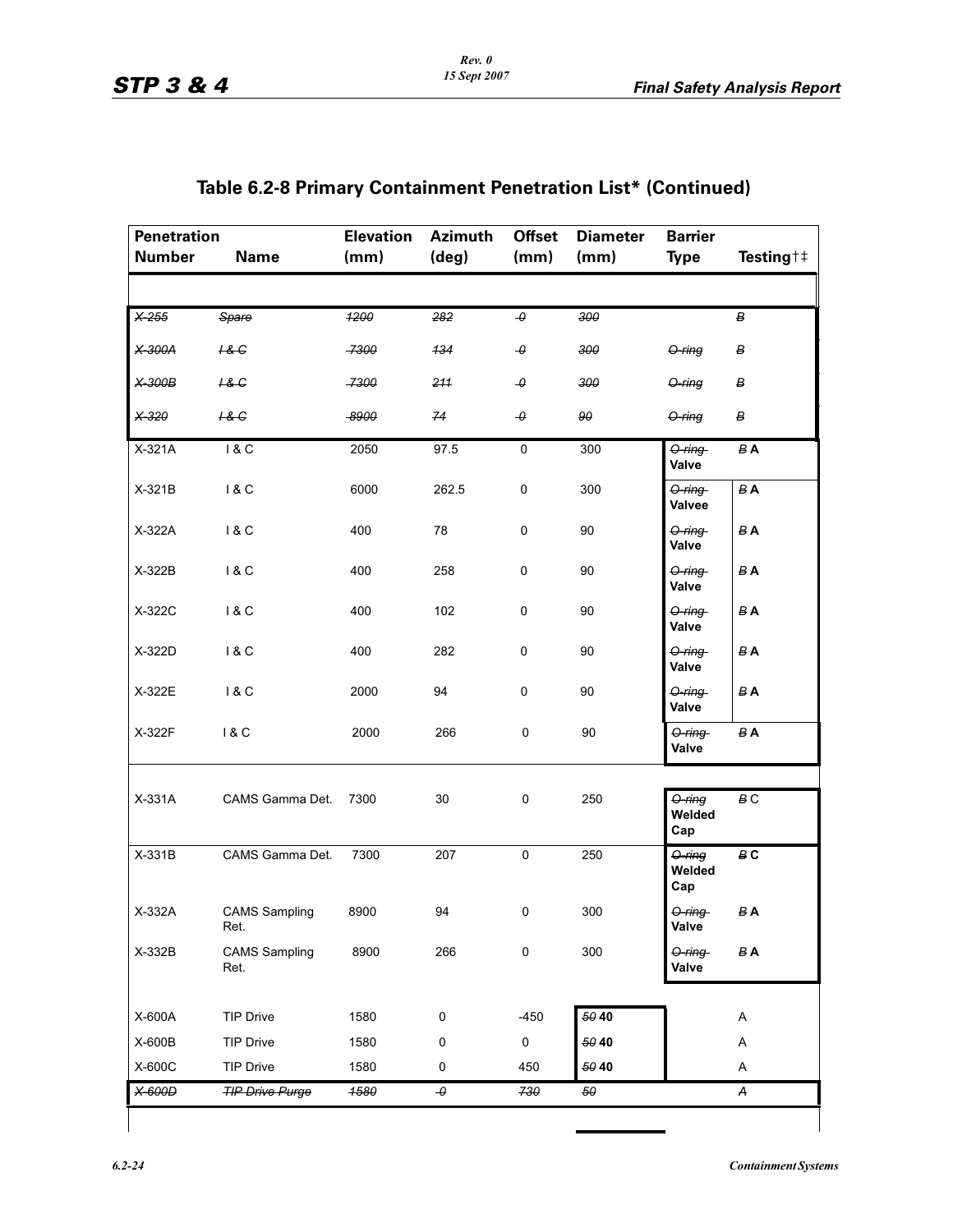| <b>Penetration</b> |                                  | <b>Elevation</b> | <b>Azimuth</b> | <b>Offset</b> | <b>Diameter</b> | <b>Barrier</b> |                               |
|--------------------|----------------------------------|------------------|----------------|---------------|-----------------|----------------|-------------------------------|
| <b>Number</b>      | <b>Name</b>                      | (mm)             | (deg)          | (mm)          | (mm)            | <b>Type</b>    | Testing $\uparrow \downarrow$ |
| X-700A             | <b>RIP Purge Water</b><br>Supply | $-590$           | 180            | $-1780$       | 3525            |                | A                             |
| X-700B             | <b>RIP Purge Water</b><br>Supply | $-590$           | 180            | $-1640$       | 3525            |                | Α                             |
| X-700C             | <b>RIP Purge Water</b><br>Supply | $-590$           | 180            | $-1500$       | 3525            |                | Α                             |
| X-700D             | RIP Purge Water<br>Supply        | $-760$           | 180            | $-1780$       | 3525            |                | A                             |
| X-700E             | RIP Purge Water<br>Supply        | $-760$           | 180            | $-1640$       | 3525            |                | Α                             |
| X-700F             | <b>RIP Purge Water</b><br>Supply | $-760$           | 180            | $-1500$       | 3525            |                | A                             |
| X-700G             | <b>RIP Purge Water</b><br>Supply | $-930$           | 180            | $-1780$       | 35 25           |                | Α                             |
| X-700H             | <b>RIP Purge Water</b><br>Supply | $-930$           | 180            | $-1640$       | 3525            |                | Α                             |
| X-700J             | <b>RIP Purge Water</b><br>Supply | $-1100$          | 180            | $-1780$       | 3525            |                | Α                             |
| X-700K             | <b>RIP Purge Water</b><br>Supply | $-1100$          | 180            | $-1640$       | 3525            |                | A                             |
| X-740              | Spare                            | 250              | 180            | 1840          | 100             | Welded<br>Cap  | A C                           |
| X-750A             | I&C (Core Diff<br>Press.)        | $-250-900$       | 180            | $-1780$       | 40              | O-ring         | B                             |
| X-780A             | Spare                            | $-250$           | 180            | $-1500$       | 40              | Welded<br>Cap  | B C                           |
| X-780B             | Spare                            | $-590$           | 180            | 1640          | 40              | Welded<br>Cap  | B C                           |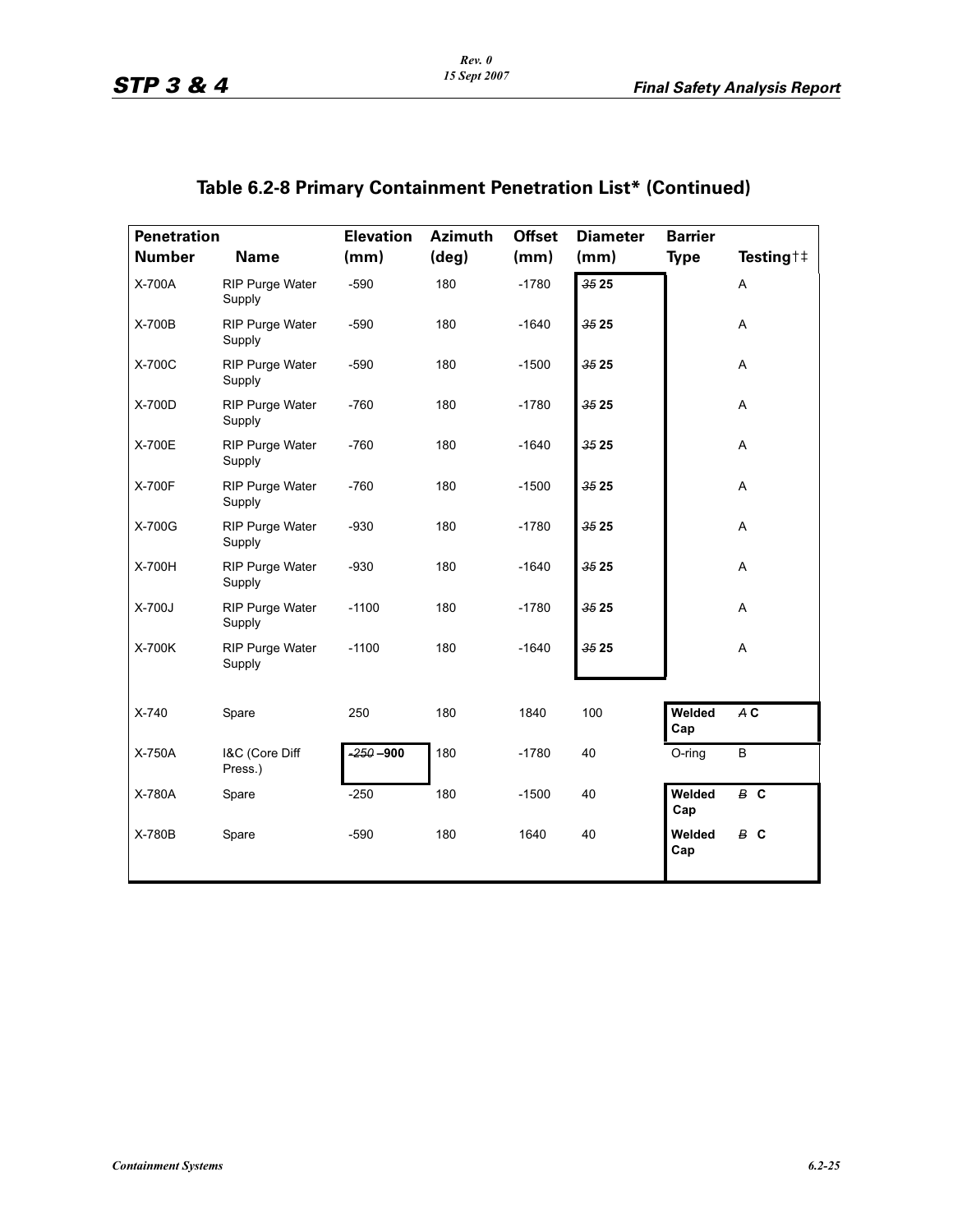| <b>Penetration</b><br><b>Number</b> | <b>Name</b>                       | <b>Elevation</b><br>(mm) | <b>Azimuth</b><br>$(\text{deg})$ | <b>Offset</b><br>(mm) | <b>Diameter</b><br>(mm) | <b>Barrier</b><br>Type | Testing $\uparrow \downarrow$ |
|-------------------------------------|-----------------------------------|--------------------------|----------------------------------|-----------------------|-------------------------|------------------------|-------------------------------|
| $X-620$                             | Low Conductivity<br>Drain         | $-590 - 650$             | $\overline{0}$                   | $-1920$               | 75 65                   |                        | A                             |
| $X-621$                             | <b>High Conductivity</b><br>Drain | $-590 - 650$             | 0                                | $-1920$               | <b>450 65</b>           |                        | A                             |
| X-680B                              | Spare                             | $-250 - 590$             | 0                                | $-1430$               | 40                      |                        | в                             |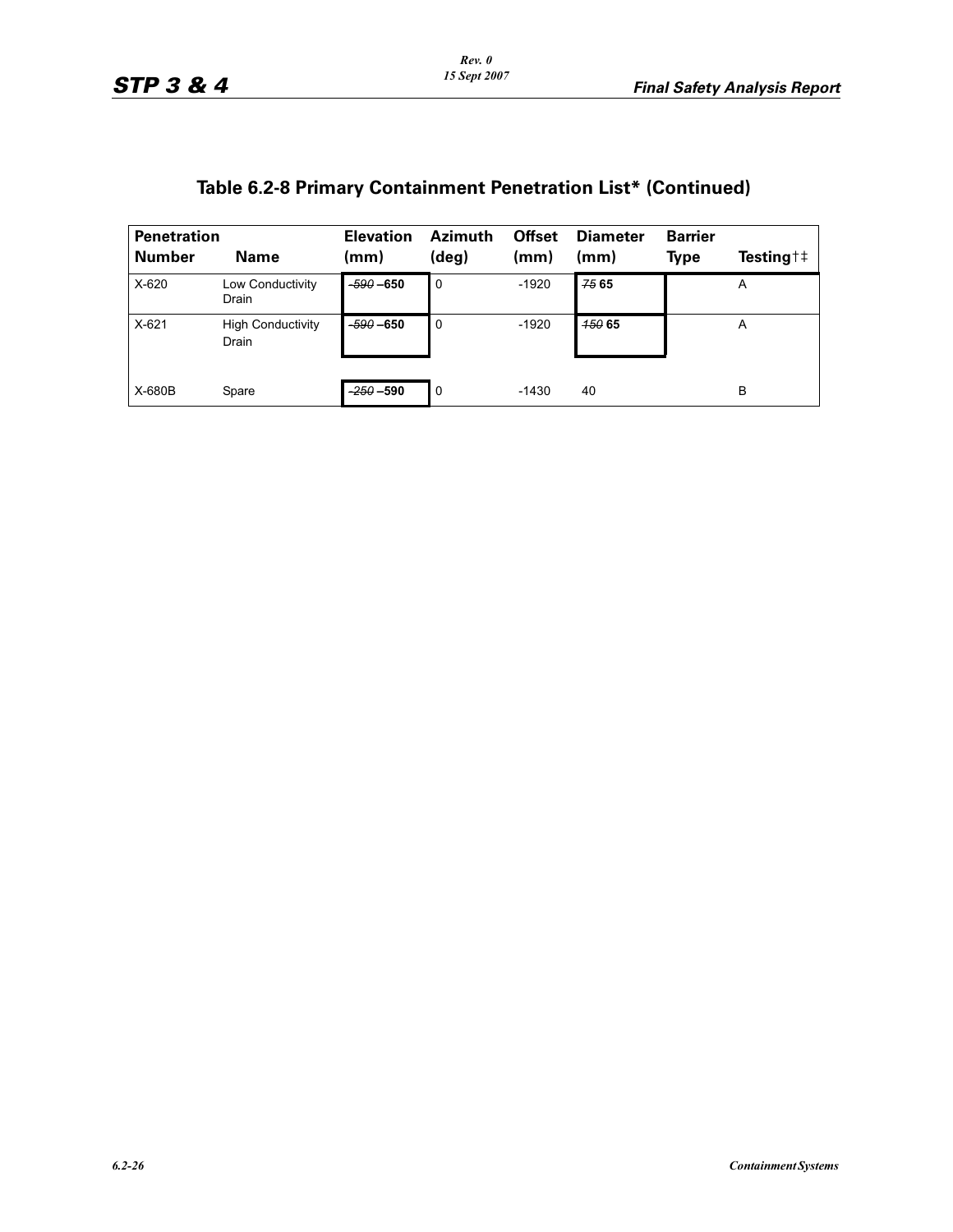| <b>Penetration</b><br><b>Number</b> | <b>Name</b>                  | <b>Diameter</b> | <b>Termination</b>      | Leakage<br><b>Barriers</b> | <b>Potential</b>                  |
|-------------------------------------|------------------------------|-----------------|-------------------------|----------------------------|-----------------------------------|
| $X-80$                              | <b>Drywell Purge Suction</b> | (mm)<br>550 500 | Region<br>E             | E/C/J                      | <b>Bypass Path</b><br><b>Yes</b>  |
| $X-81$                              | Drywell Purge Exhaust        | 550 500         | E                       | E/C/J                      | Yes                               |
| $X-82$                              | <b>FGS Suction Spare</b>     | 150             | $\overline{s}$          | E/C/J                      | $\overline{N}$                    |
| $X-91$                              |                              | 400 300         | P                       | B/A                        | $\overline{N}$                    |
|                                     | Spare                        |                 | P                       | B/A                        | No                                |
| $X-92$                              | Spare                        | 400 300         |                         |                            |                                   |
| X-100C                              | <b>IP Power</b>              | 450 300         | S                       | C/J                        | No                                |
| X-101A                              | <b>LP Power</b>              | 300 450         | S                       | C/J                        | No                                |
| X-101B                              | <b>LP Power</b>              | 300 450         | S                       | C/J                        | No                                |
| X-102B                              | 18C                          | 300 450         | S                       | C/J                        | No                                |
| X-103A                              | 18C                          | 300 150         | S                       | C/J                        | No                                |
| <b>X-103B</b>                       | 1&C                          | 300 150         | S                       | C/J                        | No                                |
| X-103C                              | 18C                          | 300 150         | S                       | C/J                        | No                                |
| $X-103D$                            | 18C                          | 150             | ड                       | C/J                        | $\overline{N}$                    |
| $X-104C$                            | <b>FMCRD Pos. Indicator</b>  | 300 450         | S                       | C/J                        | No                                |
| X-104D                              | <b>FMCRD Pos. Indicator</b>  | 300 450         | S                       | C/J                        | No                                |
| X-104F                              | <b>FMCRD Pos. Indicator</b>  | 300 450         | S                       | C/J                        | No                                |
| X-104H                              | <b>FMCRD Pos. Indicator</b>  | 300 450         | S                       | C/J                        | No                                |
| X-105A                              | <b>Neutron Detection</b>     | 300 450         | S                       | C/J                        | No                                |
| X-105B                              | <b>Neutron Detection</b>     | 300 450         | S                       | C/J                        | No                                |
| X-105C                              | Neutron Indicator            | 300 450         | S                       | C/J                        | No                                |
| X-105D                              | Neutron Indicator            | 300 450         | $\mathbf S$             | C/J                        | No                                |
| $X-105E$                            | <b>Neutron Indicator</b>     | 450             | $\overline{\mathsf{s}}$ | C/J                        | No                                |
| X-105F                              | <b>Neutron Indicator</b>     | 450             | S                       | C/J                        | No                                |
| X-105G                              | <b>Neutron Indicator</b>     | 450             | S                       | C/J                        | <b>No</b>                         |
| X-105H                              | <b>Neutron Indicator</b>     | 450             | ${\bf S}$               | C/J                        | No                                |
| $X-110$                             | <b>FGS Suction Spare</b>     | 150             | S                       | E/C/J                      | No                                |
| $X-141B$                            | <del>1&amp; C</del>          | 300             | S                       | €₩                         | N <sub>0</sub>                    |
| $X-171$                             | 18C                          | 300             | S                       | G/J                        | No                                |
| $X-220$                             | <b>MSIV Leakage</b>          | 250             | S                       | G/G                        | $A\Theta$                         |
| $X-240$                             | <b>Wetwell Purge Suction</b> | 550 500         | Ē                       | E/C/J                      | Yes                               |
| $X-241$                             | Wetwell Purge Exhaust        | 550 500         | E                       | E/C/J                      | Yes                               |
| $X-242$                             | <b>FGS Suction Spare</b>     | 150             | S                       | E/C/J                      | $\overline{N}$                    |
| $X-250$                             | Spare                        |                 | $\overline{P}$          | B/A                        | $\overline{\mathsf{N}\mathsf{e}}$ |
| $X-251$                             | <b>Breathing Air</b>         | 40              | PE                      | <b>B/A E/C/H</b>           | No                                |

# **Table 6.2-10 Potential Bypass Leakage Paths**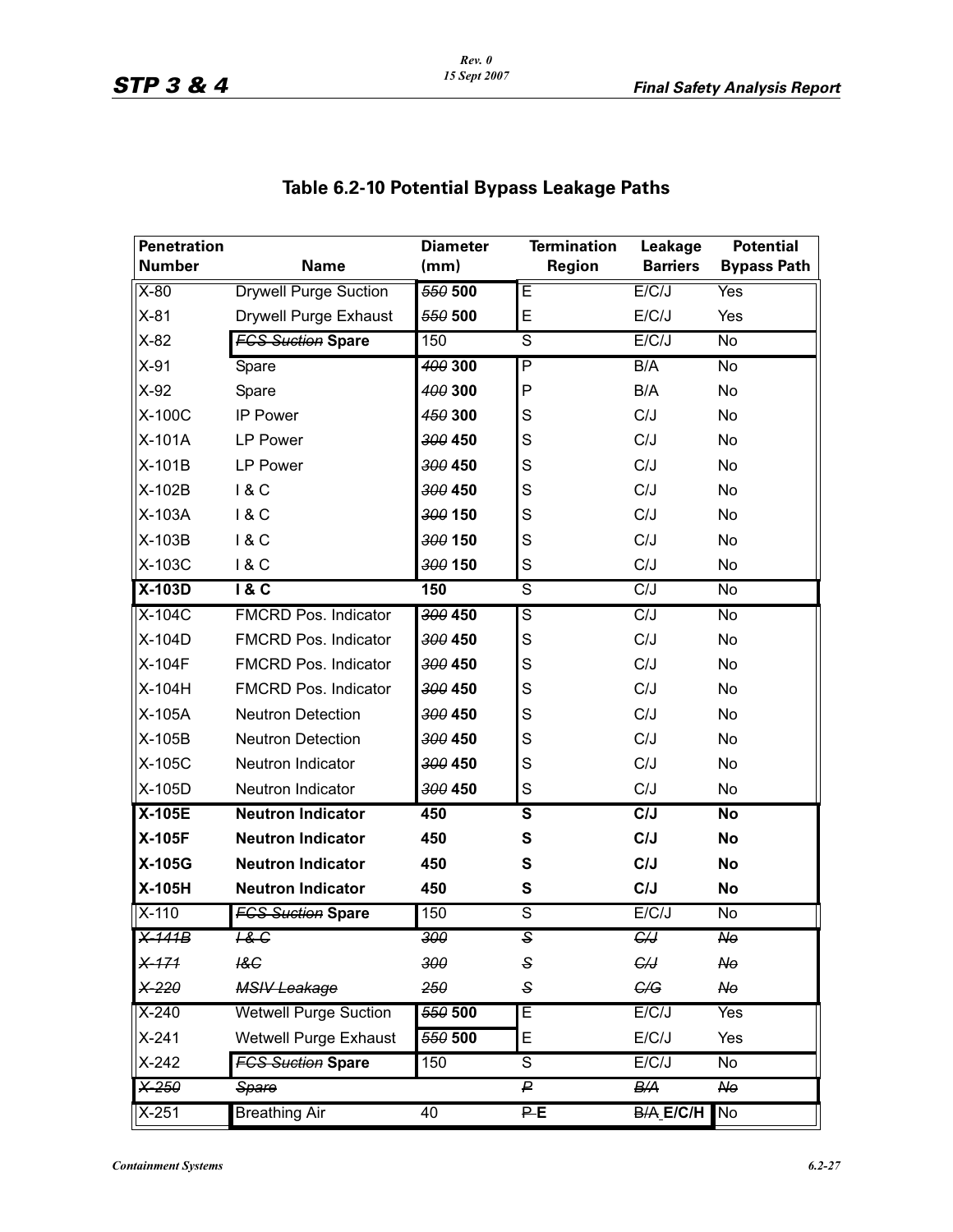| <b>Penetration</b> |                               | <b>Diameter</b>  | <b>Termination</b> | Leakage         | <b>Potential</b>        |  |
|--------------------|-------------------------------|------------------|--------------------|-----------------|-------------------------|--|
| <b>Number</b>      | <b>Name</b>                   | (mm)             | <b>Region</b>      | <b>Barriers</b> | <b>Bypass Path</b>      |  |
| $X-252$            | <b>FCS Suction Spare</b>      | 150              | ड                  | E/C/J           | No                      |  |
| $\times 253$       | Spare                         | $\overline{300}$ | ड                  | B/A             | $\overline{N_{\theta}}$ |  |
| $X-254$            | Spare                         | 300              | S                  | B/A             | $A\Theta$               |  |
| X-255              | Spare                         | 300              | S                  | B/A             | <b>No</b>               |  |
| <del>X 300A</del>  | I&C                           | 300              | $\mathbf{s}$       | G/J             | $A\Theta$               |  |
| $X-300B$           | $\overline{AC}$               | $\overline{300}$ | s]                 | $\overline{G}$  | $\overline{N_{\theta}}$ |  |
| X-320              | 18G                           | 90               | S                  | €IJ             | No                      |  |
| X-660D             | <b>TIP Drive Purge</b>        | 50               | $\mathbf{s}$       | G/K             | $A\Theta$               |  |
| X-700A             | <b>RIP Purge Water Supply</b> | 3525             | $\overline{s}$     | C/H             | No                      |  |
| X-700B             | <b>RIP Purge Water Supply</b> | 3525             | S                  | C/H             | No                      |  |
| X-700C             | <b>RIP Purge Water Supply</b> | 3525             | S                  | C/H             | No                      |  |
| $X-700D$           | <b>RIP Purge Water Supply</b> | 3525             | S                  | C/H             | No                      |  |
| X-700E             | <b>RIP Purge Water Supply</b> | 3525             | S                  | C/H             | No                      |  |
| X-700F             | <b>RIP Purge Water Supply</b> | 3525             | S                  | C/H             | N <sub>o</sub>          |  |
| X-700G             | <b>RIP Purge Water Supply</b> | 3525             | S                  | C/H             | N <sub>o</sub>          |  |
| X-700H             | <b>RIP Purge Water Supply</b> | 3525             | S                  | C/H             | N <sub>o</sub>          |  |
| $X-700J$           | <b>RIP Purge Water Supply</b> | 3525             | S                  | C/H             | N <sub>o</sub>          |  |
| X-700K             | <b>RIP Purge Water Supply</b> | 3525             | S                  | C/H             | No                      |  |

# **Table 6.2-10 Potential Bypass Leakage Paths (Continued)**